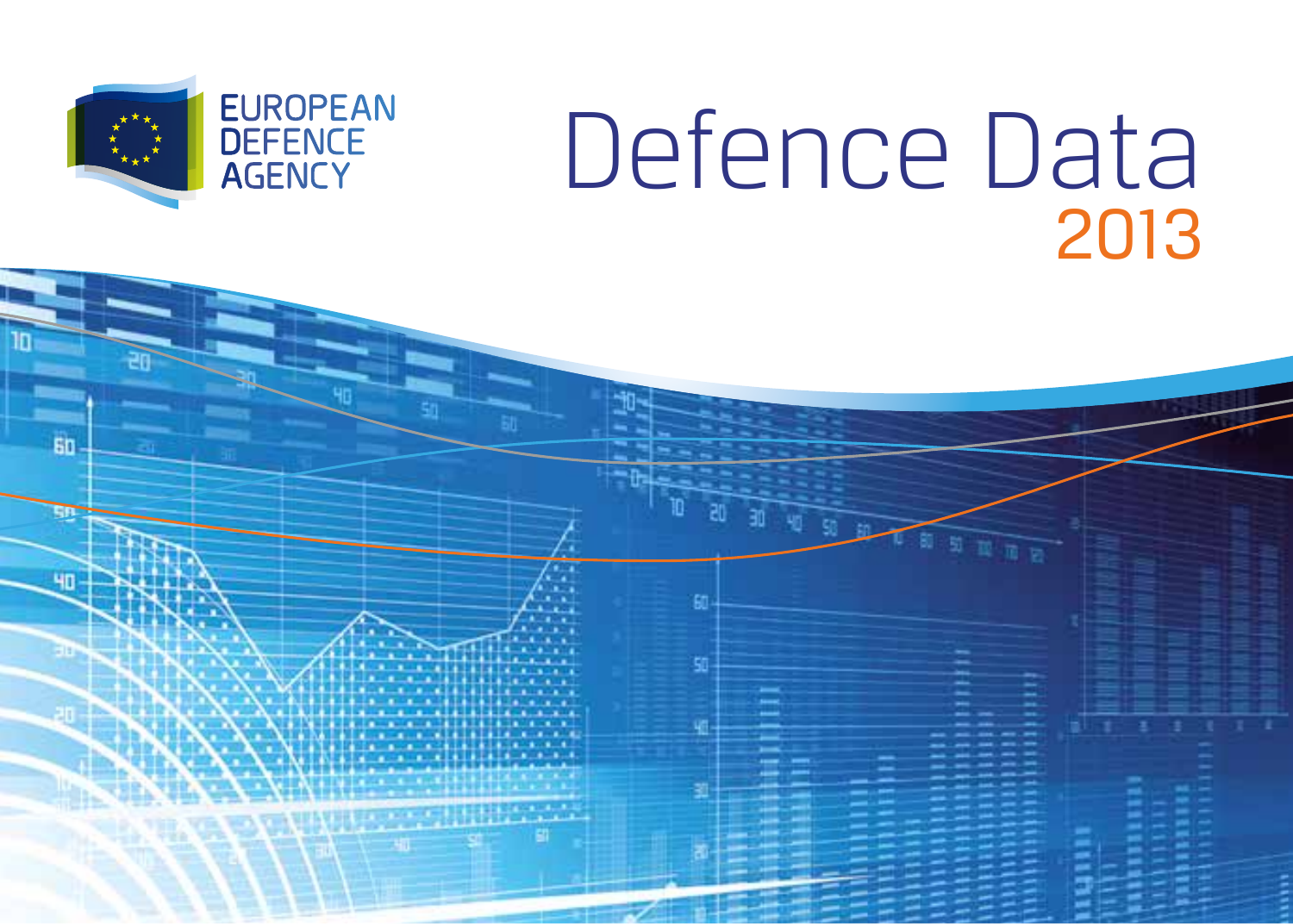More information on the European Defence Agency is available at: **www.eda.europa.eu**

ISBN: 978-92-95075-27-6 ISSN: 1831-9513 doi: 10.2836/552746

©European Defence Agency, 2015 For reproduction or use of this material, permission must be sought directly from the copyright holder.

**Responsible editor**: Eric Platteau

For further information on Defence Data, please contact project officer Silvija Guzelytė (Tel: +32 (0)2 504 2882 or esi@eda.europa.eu).

*Printed in Belgium* Photo credits front cover ©polygraphus-Fotolia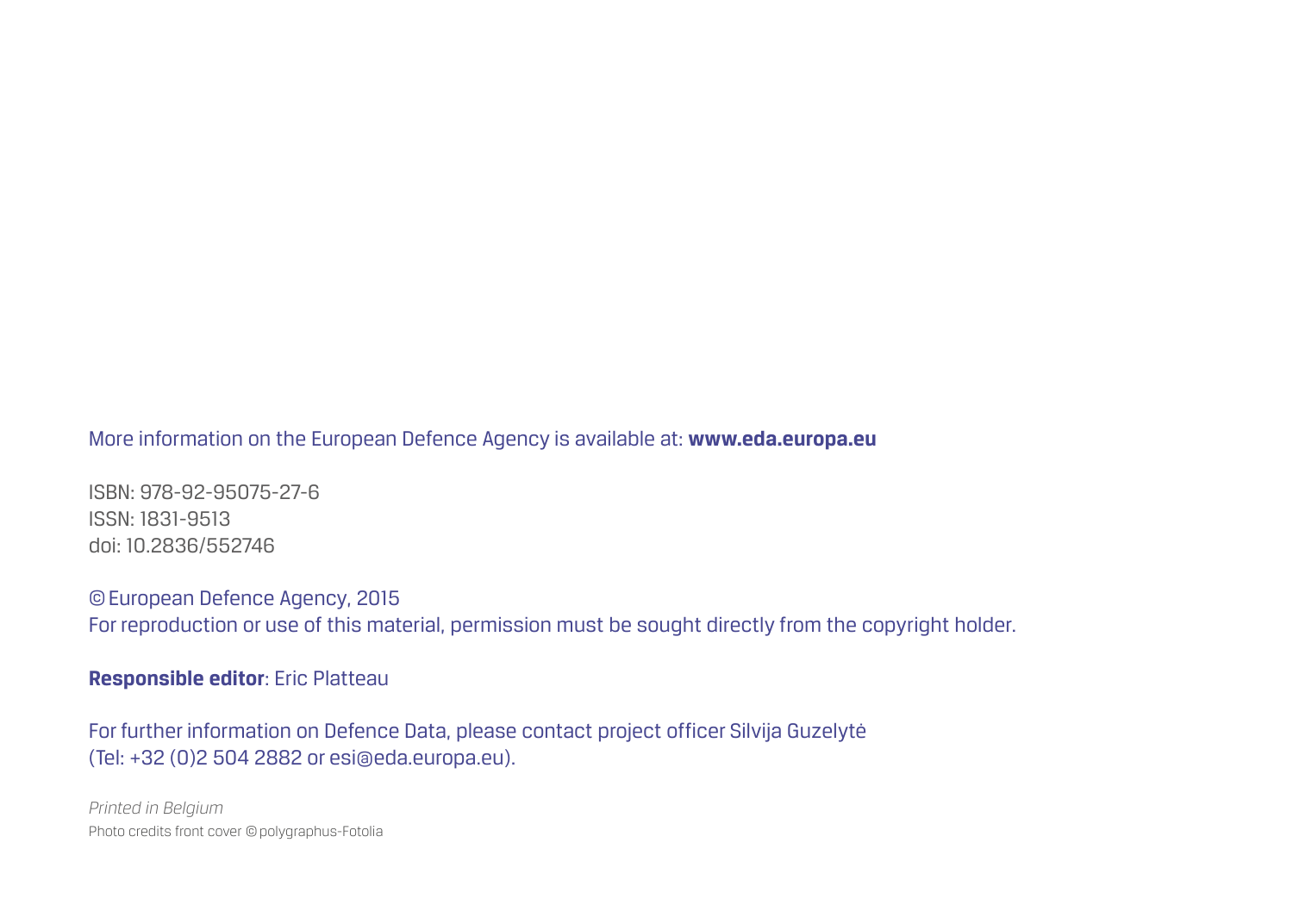## I. INTRODUCTION

The European Defence Agency (EDA) collects defence data on an annual basis. The Ministries of Defence of the Agency's 27 Member States (MS)<sup>1</sup> provide the data. EDA acts as the custodian of the data and publishes the aggregated figures in this booklet.

The data is broken down, based on the list of indicators approved by the Agency's Ministerial Steering Board. The indicators are grouped under four sections. represented in the headings of the booklet:

General: macro-economic data to show how defence budgets relate to GDP and overall government spending.

Reform: major categories of defence budget spending - personnel; investment, including research and development (R&D)/research and technology (R&T); operation and maintenance (O&M) and others to show what defence budgets are spent on; and personnel numbers to show the ratio between the military and civilians employed in defence.

European collaboration: for defence equipment procurement and R&T, to show to what extent the EDA MS are investing together.

Deployability: military deployed in crisis management operations to show the ratio between deployments

and total military personnel; and costs of deployed operations.

In November 2007, the Agency's Ministerial Steering Board approved four collective benchmarks for investment:

Equipment procurement (including R&D/R&T): 20% of the total defence spending.

European collaborative equipment procurement: 35% of the total equipment spending.

Defence R&T: 2% of the total defence spending.

European collaborative defence R&T: 20% of the total defence R&T spending.

These benchmarks are collective: they apply to the total sum spent by all EDA MS together.

They are voluntary: turning them into national targets is optional.

There are no timelines for realising these benchmarks. The final section of the booklet provides the results of the collective benchmarks.

The definitions used for data gathering and some general caveats are listed at the end of the booklet.

1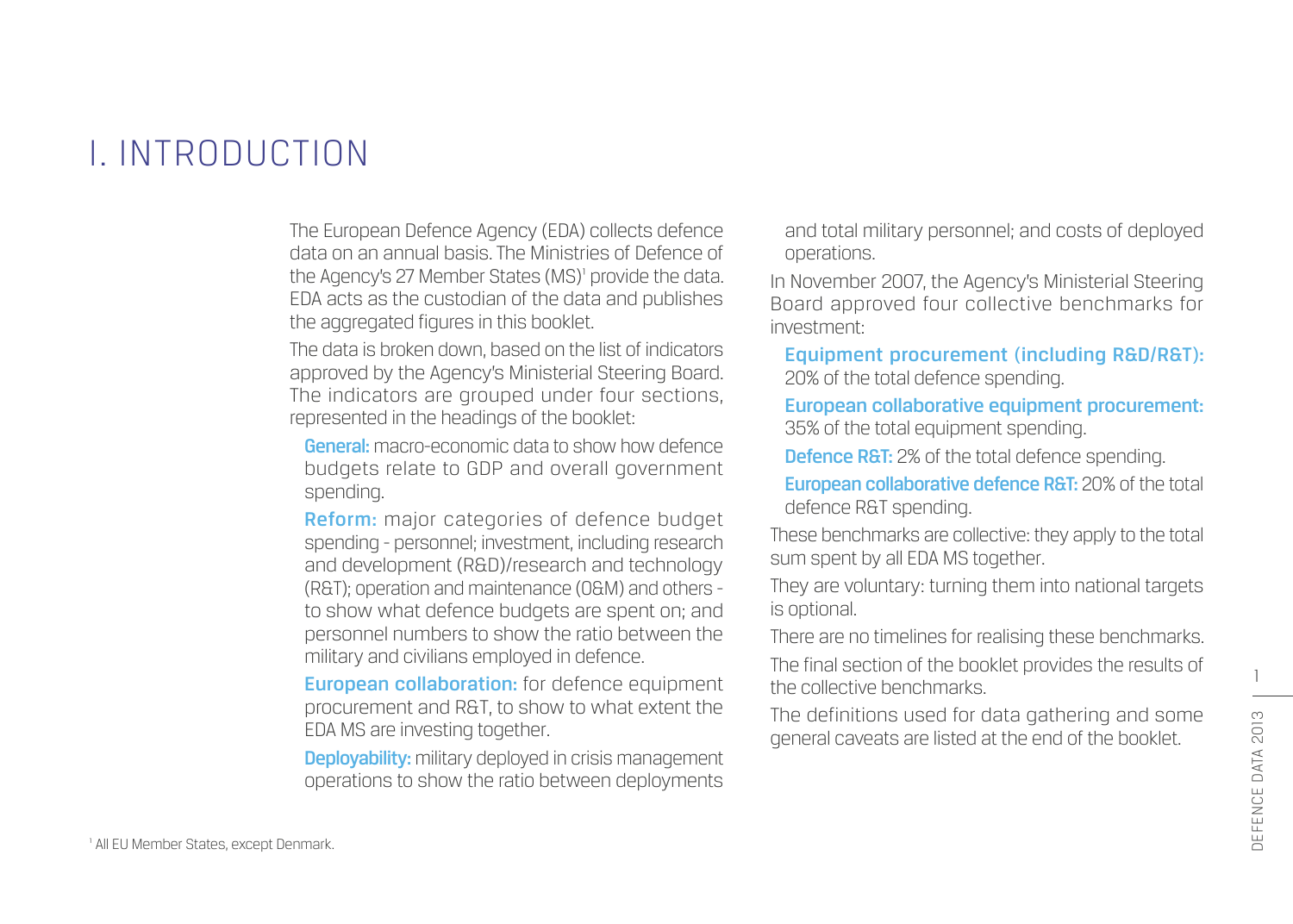

# II. EDA MEMBER STATES' AGGREGATED DEFENCE DATA 2013

The figures refer to the total for all EDA 27 Member States<sup>1</sup>, and if not otherwise stated, they are nominal.

#### Europe's defence expenditure decreases further

2013 was no exception to the recent years' trend across EDA Member States to cut defence spending. Despite the fact that EDA increased from 26 to 27 Member States in 2013, the total defence expenditure of its Member States decreased by EUR 1.7 billion or 0.9%, compared to 2012, to EUR 186 billion. In real terms², the total defence expenditure has been declining since 2006, dropping by over EUR 32 billion or about 15% from 2006 to 2013. Both as a share of GDP and as a share of the total government spending, defence expenditure has decreased for the seventh year in a row to its lowest value since 2006, 1.45% and 2.97%, respectively.

#### Operation and maintenance and R&D/R&T expenditure increase slightly

In terms of the distribution of defence expenditure, there were some shifts in 2013. Personnel-related expenditure decreased by over 4%, from EUR 95.7 billion in 2012 to EUR 91.8 billion in 2013, and for the first time since 2006, its share in the total defence expenditure dropped below 50%, to 49.3%. Personnel expenditure expressed per person employed in defence (military and civilian) has been increasing since 2006 to reach

its highest value of EUR 51,475 in 2011, and started to decrease the year after. It decreased further from 2012 to 2013 (-2.6%), to EUR 49,836.

With a share of 25.1% - the biggest since 2006 operation and maintenance expenditure remained the second largest component of the total defence spending in 2013, and, despite minor annual fluctuations, it appears to be on an upward trajectory. From 2012 to 2013, it increased by EUR 2 billion or 4.4%, to EUR 46.8 billion, and almost reached its highest level of EUR 46.9 billion recorded in 2007.

By contrast, defence investment, comprising equipment procurement and R&D (including R&T) expenditure, following a sharp decrease in 2011 (-10.5%), increased slightly in 2012, but decreased again in 2013 below the level it was in 2006, to EUR 37.5 billion or 20.1% of the total defence expenditure. This resulted from a decrease in one of its components - equipment procurement which reduced by EUR 1.5 billion or 4.9%, to EUR 30 billion (16.1% of the total expenditure). The second component - defence R&D expenditure increased slightly to EUR 7.5 billion (4% of the total expenditure), breaking a downward trend observed since 2006 (with the exception of 2010, when it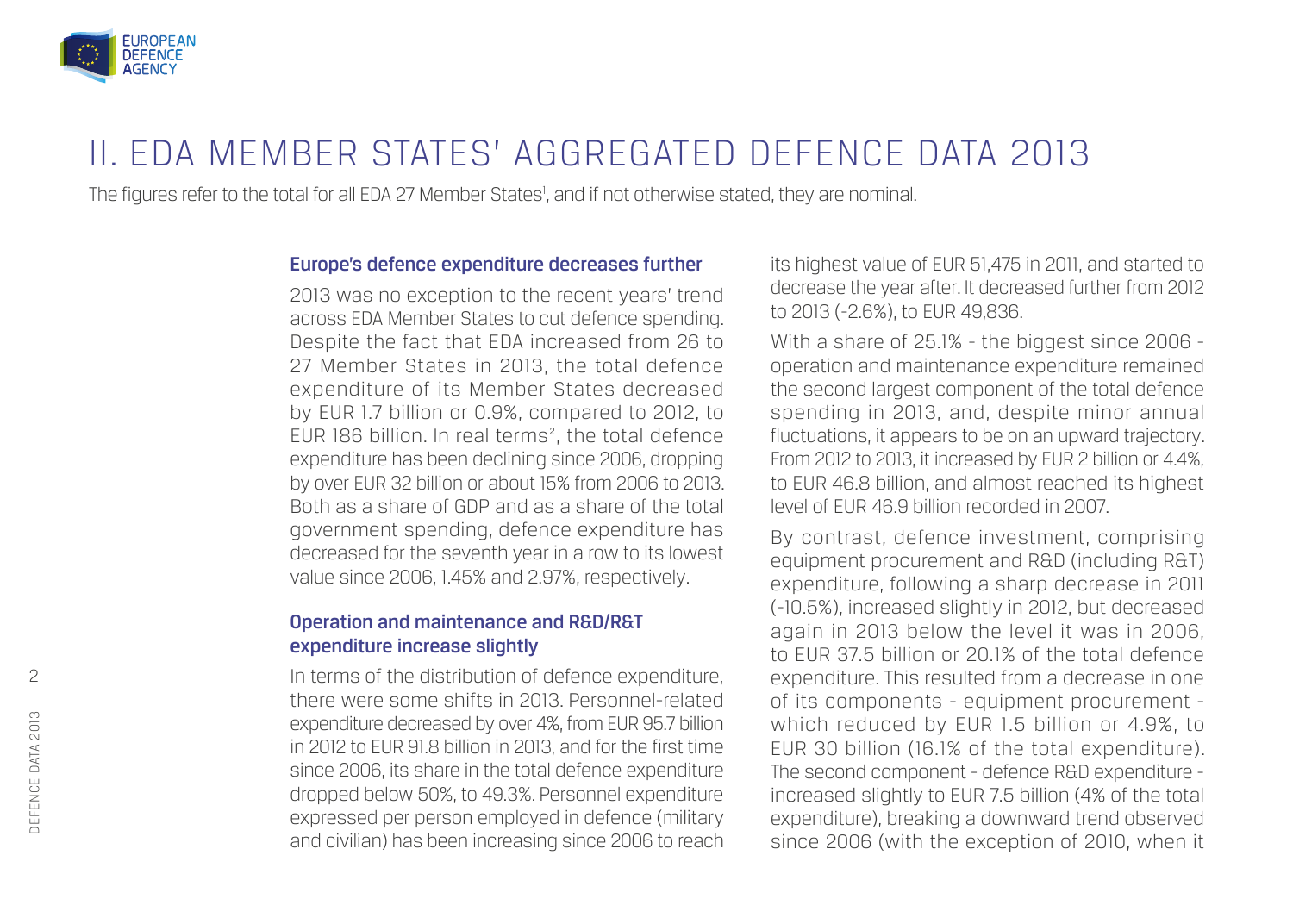marginally increased). R&T expenditure - a subset of R&D - followed a similar path. Being on a decline since 2006 (except 2011), it increased by just over 3% from 2012 to 2013, to reach EUR 2.1 billion. In real terms, defence investment decreased by EUR 4.8 billion or 11.3% from 2006 to 2013, whereas its components - equipment procurement and R&D - decreased by EUR 1.7 billion (-5.3%) and EUR 3.1 billion (-29.1%), respectively.

#### Collaboration<sup>3</sup>: a sharp decrease in procurement and a marginal increase in R&T

Since 2012, it has not been possible to have a comprehensive picture of the total EDA Member States' expenditure on collaborative (including European collaboration) defence equipment procurement and R&T projects or programmes, as several Member States were not able to provide this data. A glimpse into the partial 2012-2013 data reveals a worrisome trend, particularly for defence equipment procurement. Between 2012 and 2013, reported collaborative equipment procurement expenditure decreased by 20.7% to the lowest level since 2006

of EUR 4.75 billion. In relation to the total defence equipment procurement, collaborative expenditure accounted for 15.9%, suggesting that over 84% was spent nationally. European collaborative equipment procurement experienced an even sharper decrease of 21.6%, and in 2013, amounted to EUR 4.5 billion, accounting for 94.6% of the total collaborative equipment procurement.

The total collaborative defence R&T expenditure of the EDA Member States that provided the data also shrank, though less dramatically (-0.9%), to EUR 203 million. Its share in the total defence R&T was 9.7%, the remaining 90.3% being regarded as national expenditure. Although the reported European collaborative defence R&T expenditure increased by 21.4% between 2012 and 2013, with a total of EUR 168 million, accounting for 82.5% of the total collaborative defence R&T, it nevertheless remained record-low.

<sup>1</sup> Data in this publication does not include Denmark which is not an EDA Member State. 2006-2012 data does not include Croatia which became the 27th EDA Member State on 1 July 2013.

<sup>2</sup> In order to measure real growth and ensure a "real" comparison between years, inflation needs to be taken into account.

Thus, data from 2006 to 2012 has been inflated to 2013 economic conditions (Source of deflator: European Commission ECFIN - based on weight of EU-28).

<sup>3</sup> All 2012 and 2013 figures on collaboration are partial, as several Member States were not able to provide data.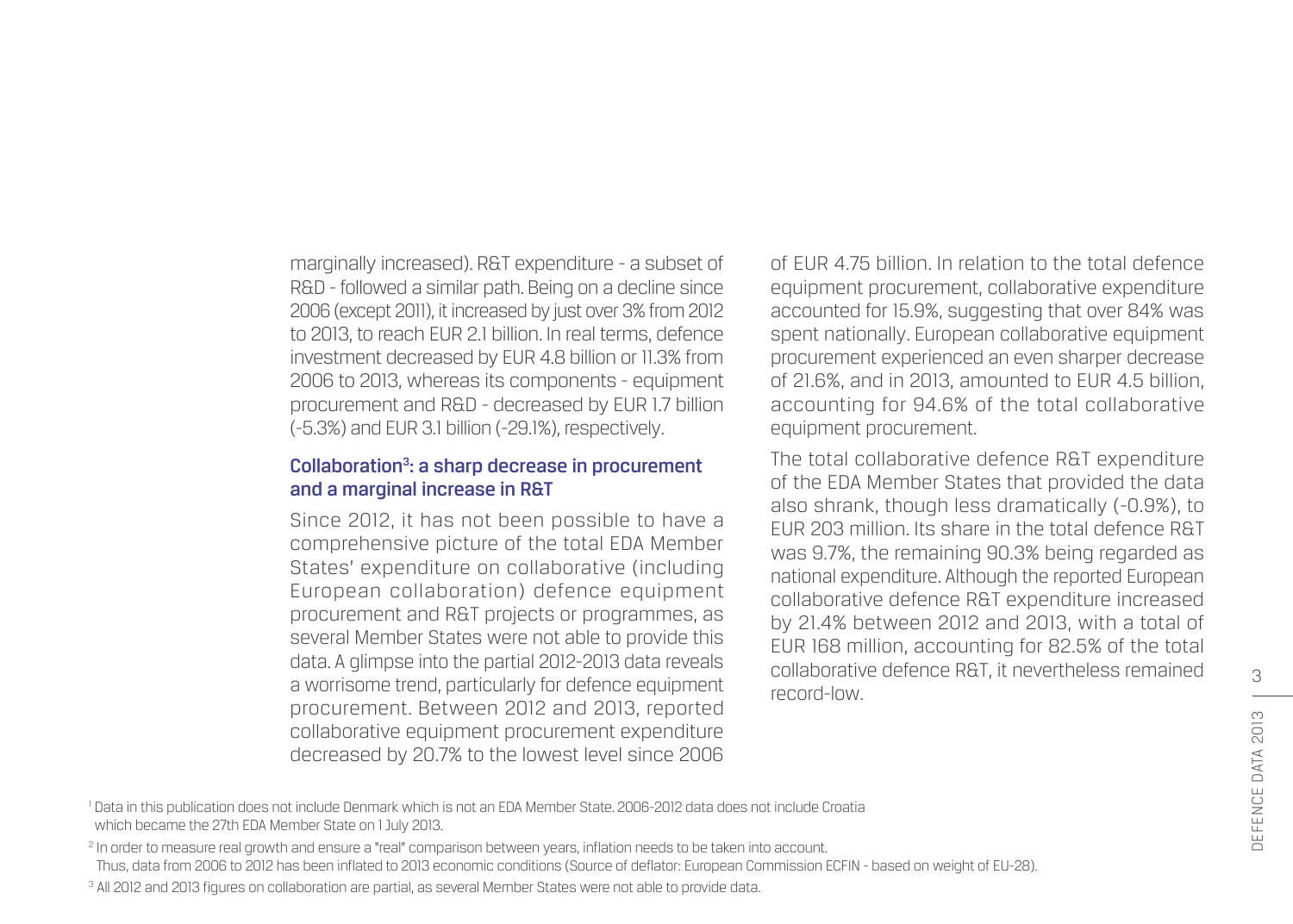

#### Defence expenditure and investment per military decrease despite reduced personnel numbers

2013 saw the seventh consecutive reduction in the number of personnel working in defence (both military and civilian), caused mainly by internal restructuring processes. The total personnel decreased by almost 600,000 or 24% between 2006 and 2013, while the number of military and civilian personnel decreased by over 500,000 (-26%) and almost 80,000 (-16%), respectively, during the same period. In 2013, there was a total of 1,435,693 military and 407,245 civilian personnel in EDA Member States a decrease of 0.9% and 3.6%, compared to 2012. A share of military in the total personnel has also been decreasing from the highest of 80.6% in 2008 and 2010 to the lowest of 77.4% in 2012. In 2013, it was 77.9%.

For the first time since 2006, defence expenditure expressed per military decreased by 0.05%, from EUR 129,878 in 2012 to EUR 129,814 in 2013. So did defence investment per military, which has been on an overall increasing trend since 2006 due to declining military personnel, rather than increasing Member States' investment. In 2013, defence investment per military was EUR 26,122 a 2.9% reduction on the 2012 figure of EUR 26,906.

#### Increasing numbers of troops available for deployment and actual deployments

Between 2012 and 2013, the average number of troops deployed outside the EU territory increased for the first time since 2008, both in absolute terms (+17.2%) and as a share of military personnel (from 3.4% to 4%). EDA Member States together deployed on average 58,086 troops on a continuous basis throughout 2013, which constituted 4% of the overall strength of their military personnel. In 2013, there was also an increase in the total number of deployable (land) forces (+7%) and that of sustainable (land) forces (+1.5%). The 27 EDA Member States had in total 481,001 deployable (the highest number since 2006) and 110,433 sustainable (land) forces. The ratio between sustainable and a pool of deployable (land) forces remained stable at  $1:4.4$ 

Meanwhile, after a five-year-long upward trend, the costs related to deployed operations<sup>4</sup> decreased for the second time in a row, both in absolute terms from EUR 9 billion to EUR 7.4 billion (-17.1%) - and as a share of the total expenditure - from 4.8% to 4% - between 2012 and 2013. Operations costs per military deployed decreased by 29.3% and stood at EUR 127,989 in 2013.

<sup>4</sup> 2013 figure is an estimate, as several Member States were not able to provide accurate data, therefore sound comparisons with the previous years are limited.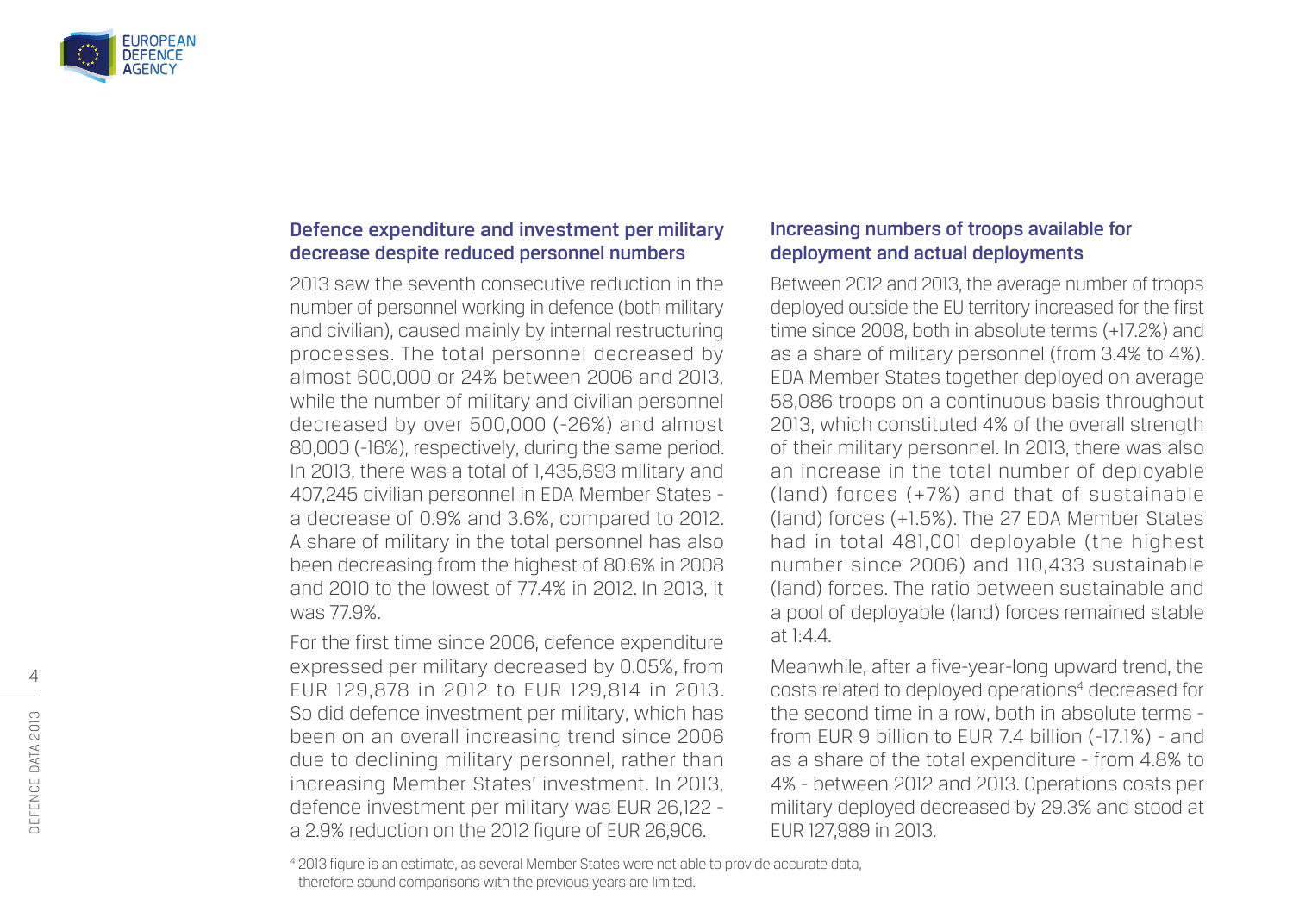#### Progress recorded on one out of four collective benchmarks

In 2007, EDA Member States agreed on a set of four collective benchmarks for investment. There is no obligation in terms of timeline or adoption of these benchmarks into national targets.

Since 2012, due to incomplete collaborative data, it is no longer possible to measure progress towards two out of the four agreed benchmarks, namely European collaborative equipment procurement as a percentage of the total equipment procurement (the benchmark is 35%) and European collaborative defence R&T as a percentage of the total defence R&T (the benchmark is 20%).

With regard to the remaining two benchmarks, the evolution of EDA Member States' expenditure from 2006 to 2013, reveals two opposite trends. The proportion of defence equipment procurement and R&D (investment) in the total defence expenditure has been slowly but steadily increasing. It has been above the 20% benchmark since 2007, reaching a

maximum of 22.1% in 2010. Despite a subsequent decrease over the years 2011-2013, it remained slightly above the benchmark, and in 2013, amounted to 20.1%. On the contrary, there has been a steady reduction in R&T as a percentage of the total defence expenditure, except in 2011 and 2013, when it increased slightly. At 1.12% in 2013, it remained well below the 2% benchmark.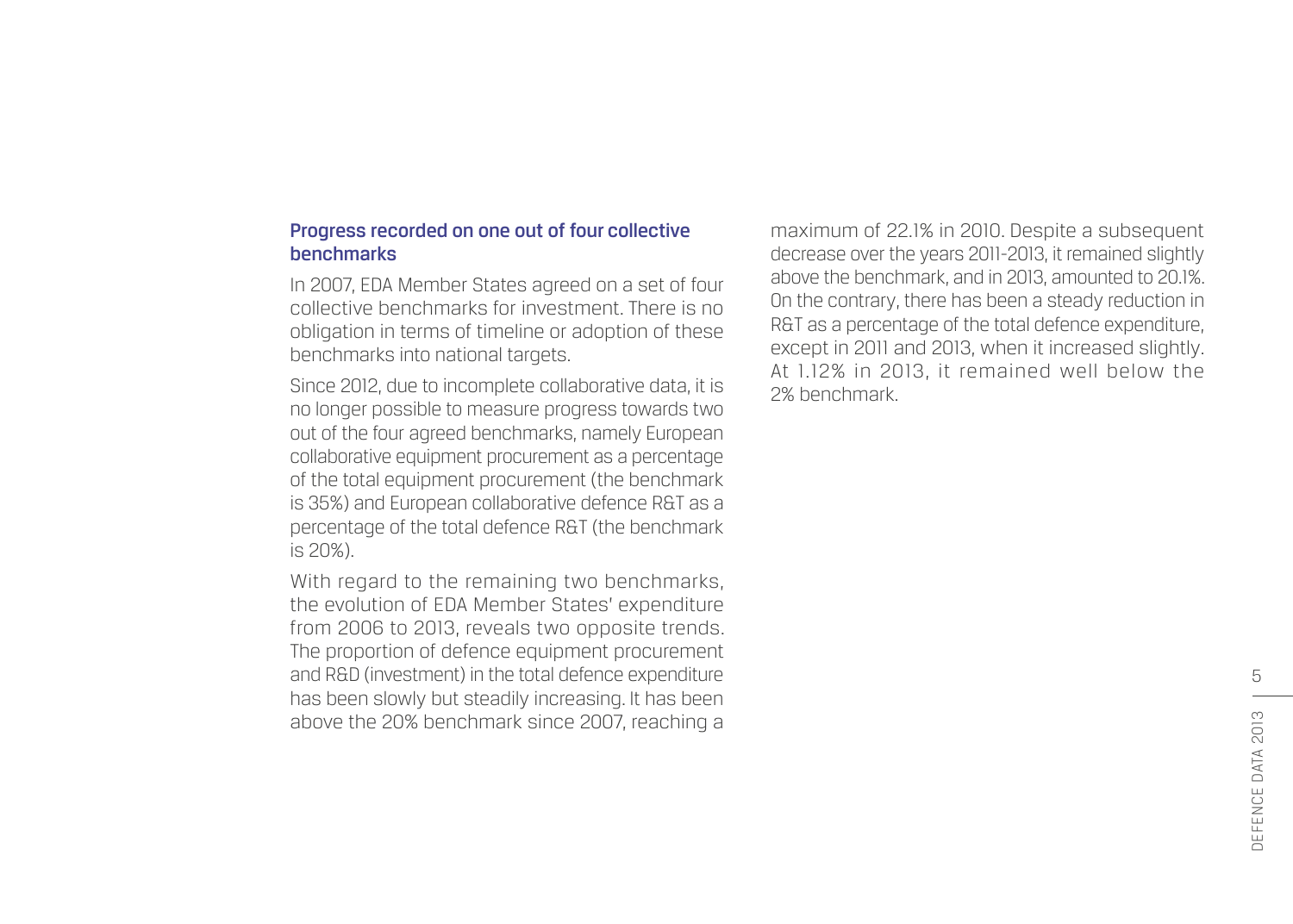

# III. GENERAL-MACRO ECONOMIC DATA

## 3.1. GDP, overall government expenditure and total defence expenditure

*(billion EUR and % change on previous year)*



6

'Revised data.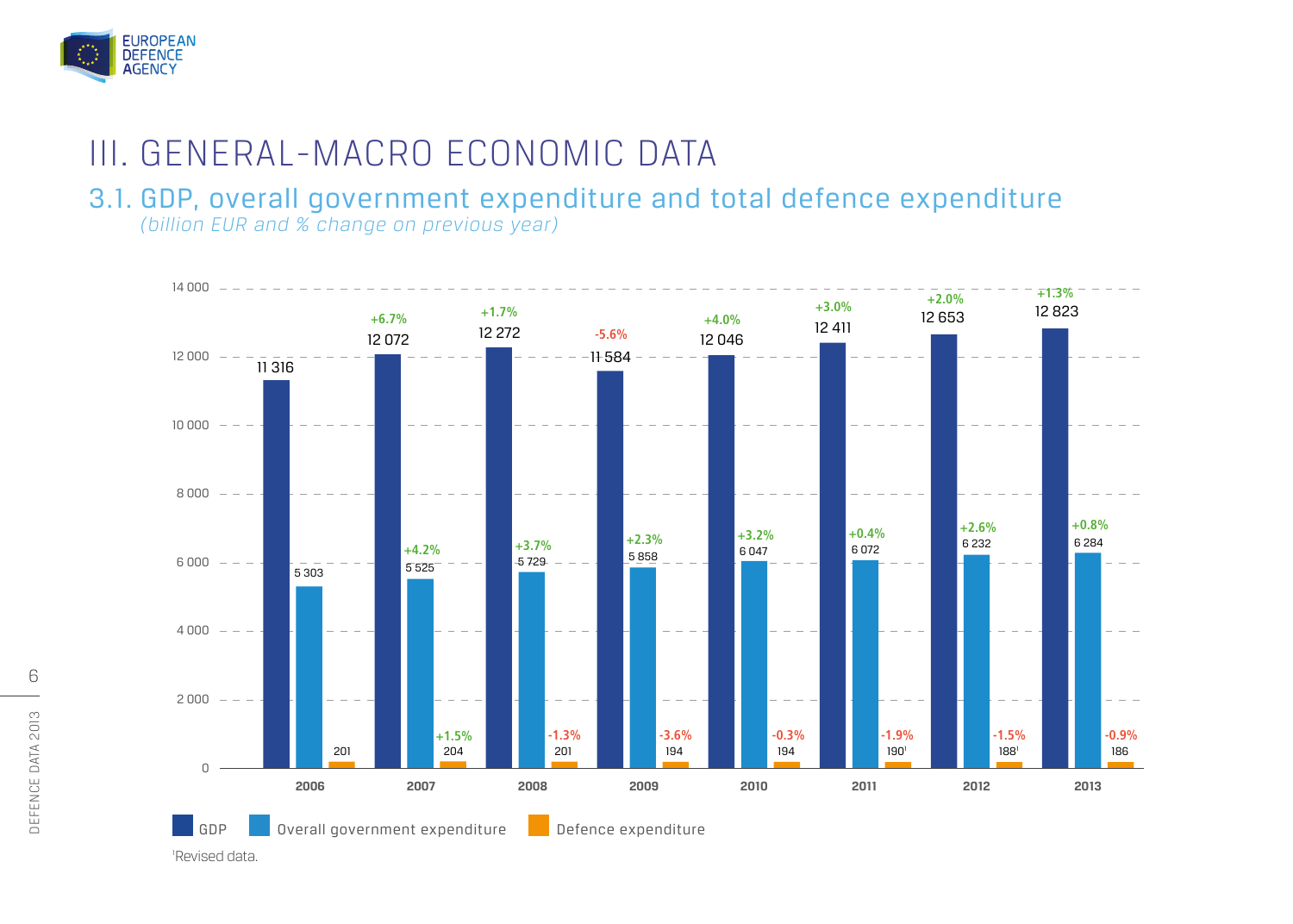#### 3.2. Real<sup>1</sup> GDP, overall government expenditure and total defence expenditure *(billion EUR and % change on previous year)*



In order to measure real gowth and ensure a "real" comparison over years, inflation needs to be taken into account. Thus, data from 2006 to 2012 has been inflated to 2013 economic conditions. Source of deflator: European Commission, DG ECFIN - based on weight of EU-28.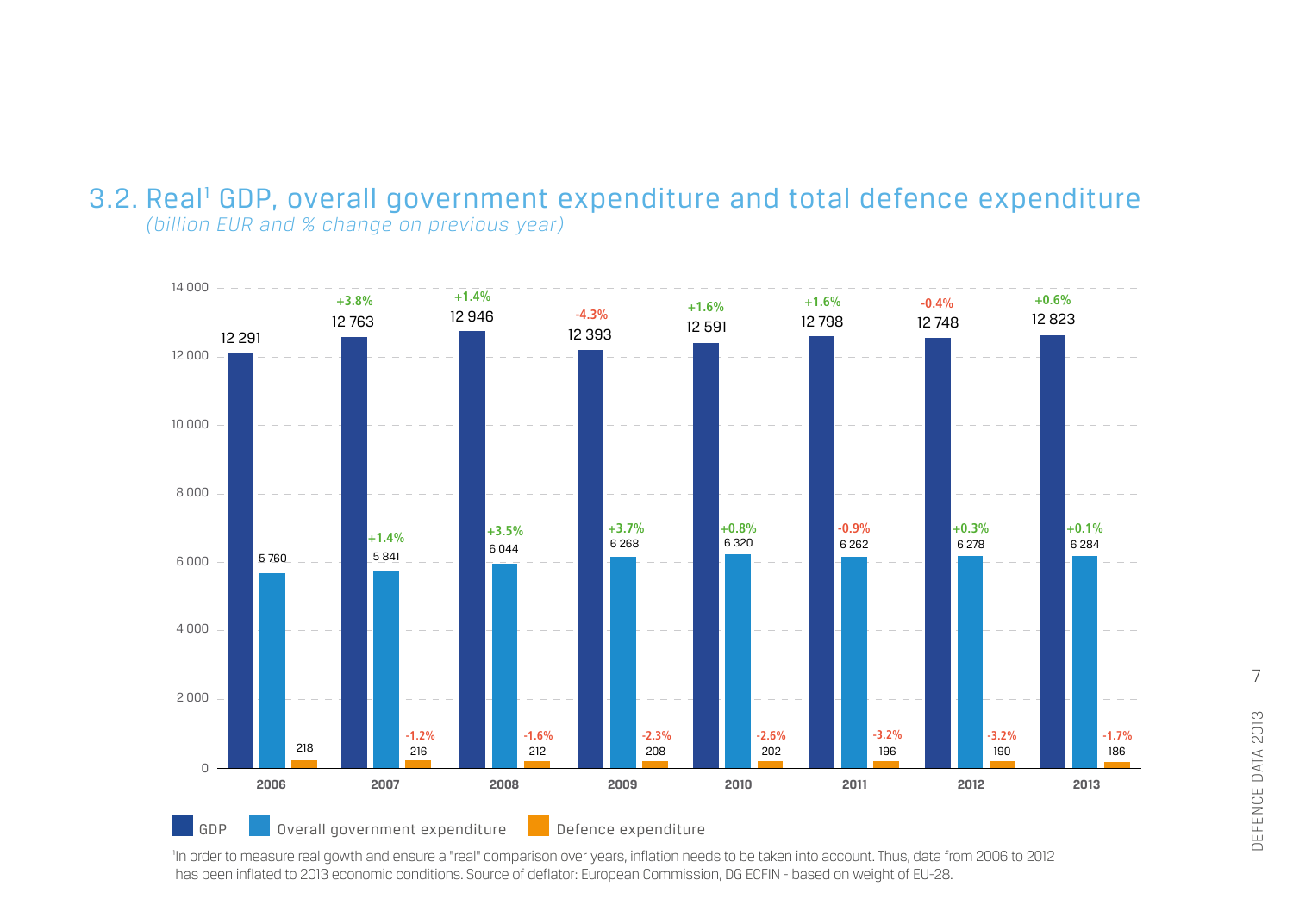

#### 3.3. GDP, overall government expenditure and defence expenditure per capita *(EUR and % change on previous year)*



8 DEFENCE DATA 2013 DEFENCE DATA 2013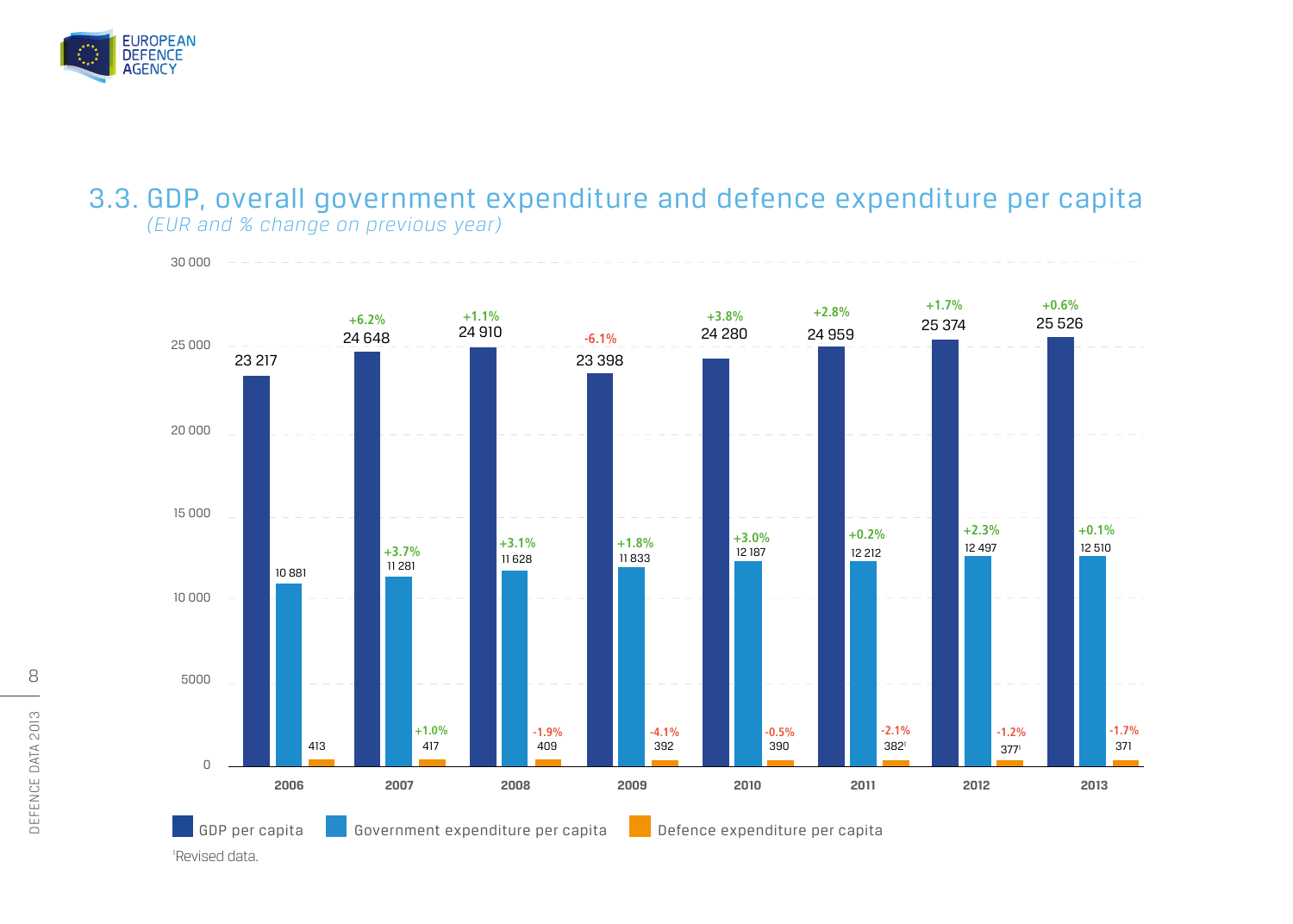#### 3.4. Defence expenditure in current and constant<sup>1</sup> prices *(billion EUR)*



 Data from 2006 to 2012 has been inflated to 2013 economic conditions. Source of deflator: European Commission ECFIN - based on weight of EU-28. 2Revised data.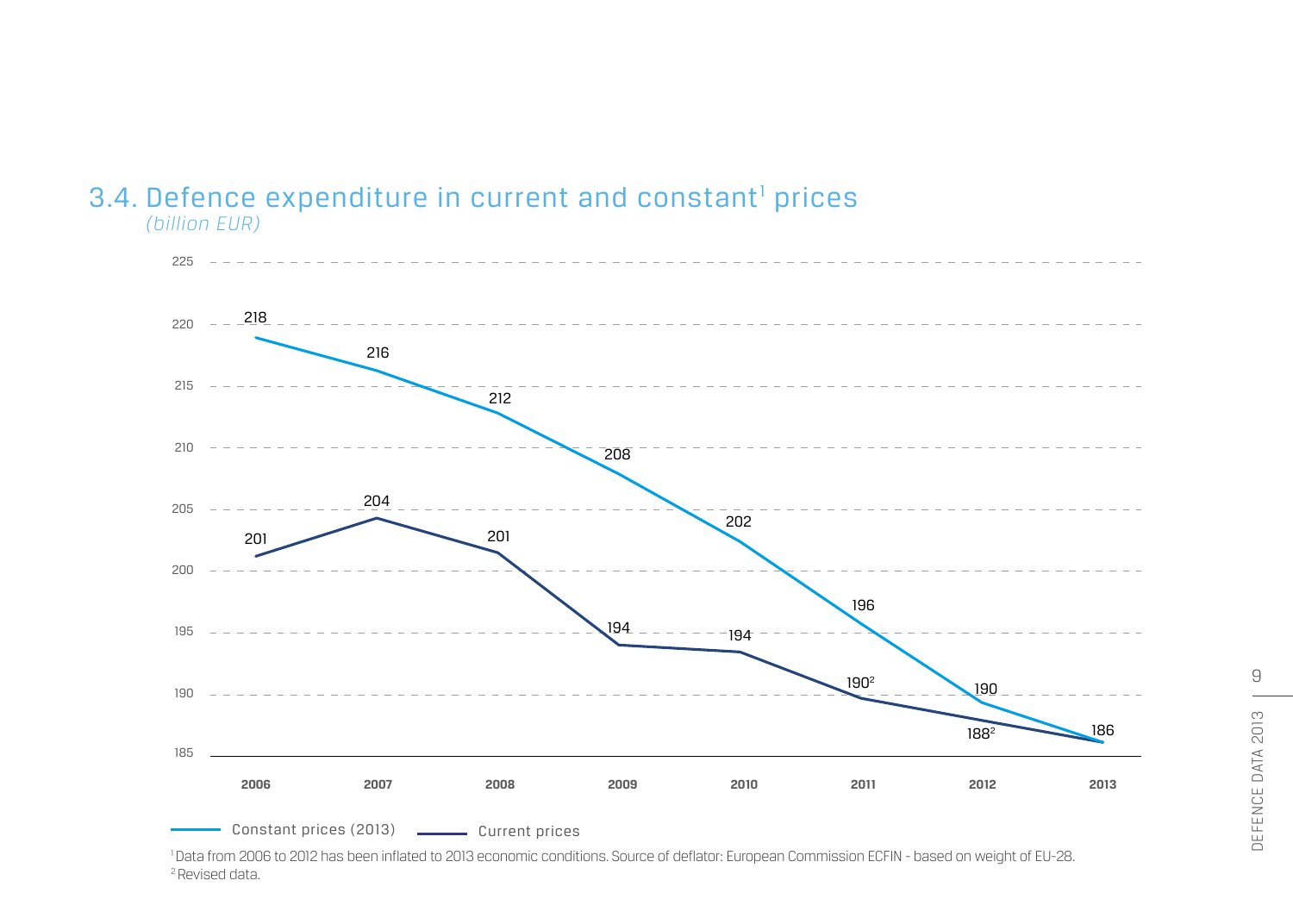

#### 3.5. Defence expenditure as a share of GDP and overall government expenditure *(%)*

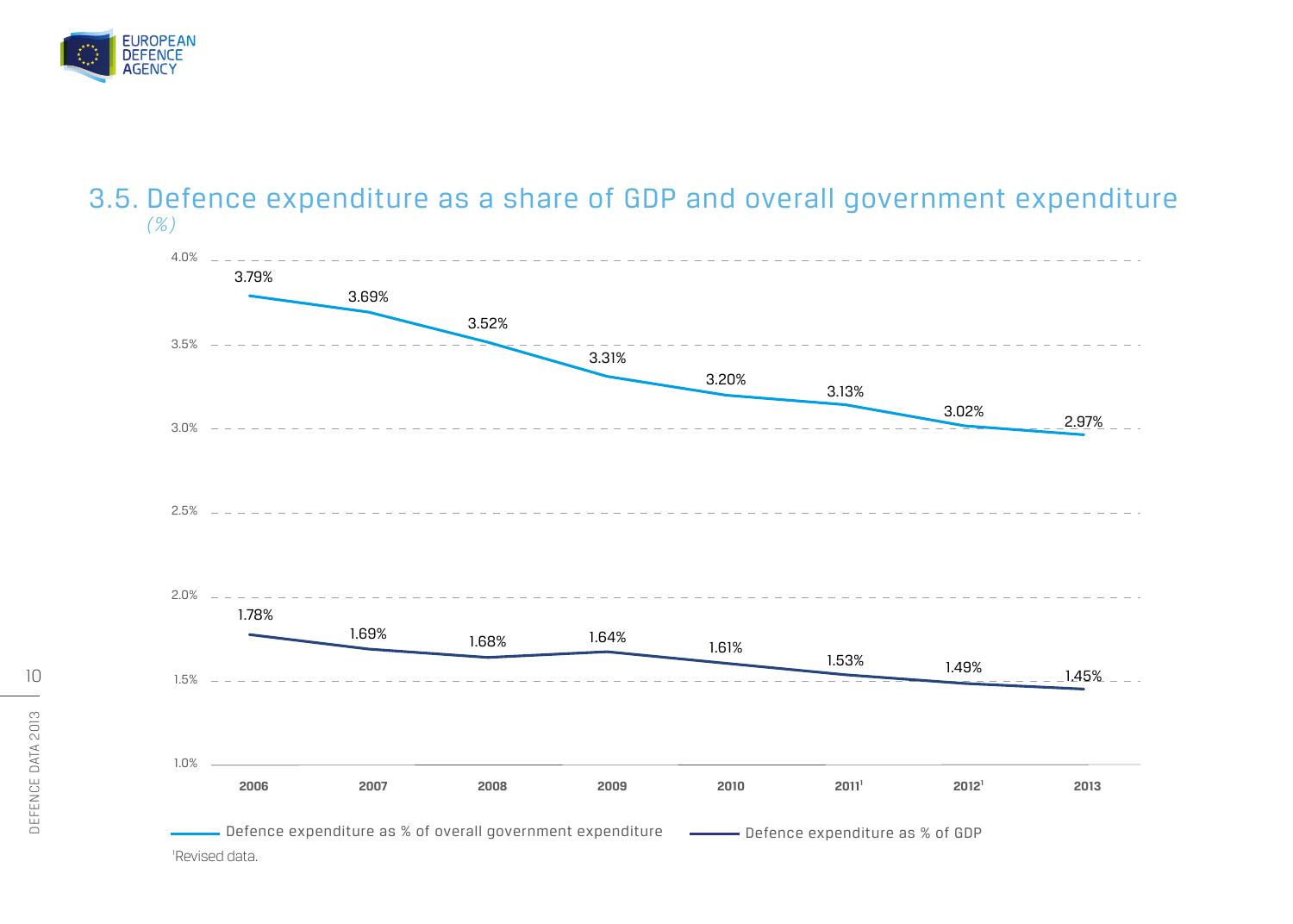# IV. REFORM - PERSONNEL

#### 4.1. Total number of military and civilian personnel

*(absolute figures and % change on previous year)*



2 There was a significant increase in civilian personnel in 2012 due to changes in the measurement system of one Member State.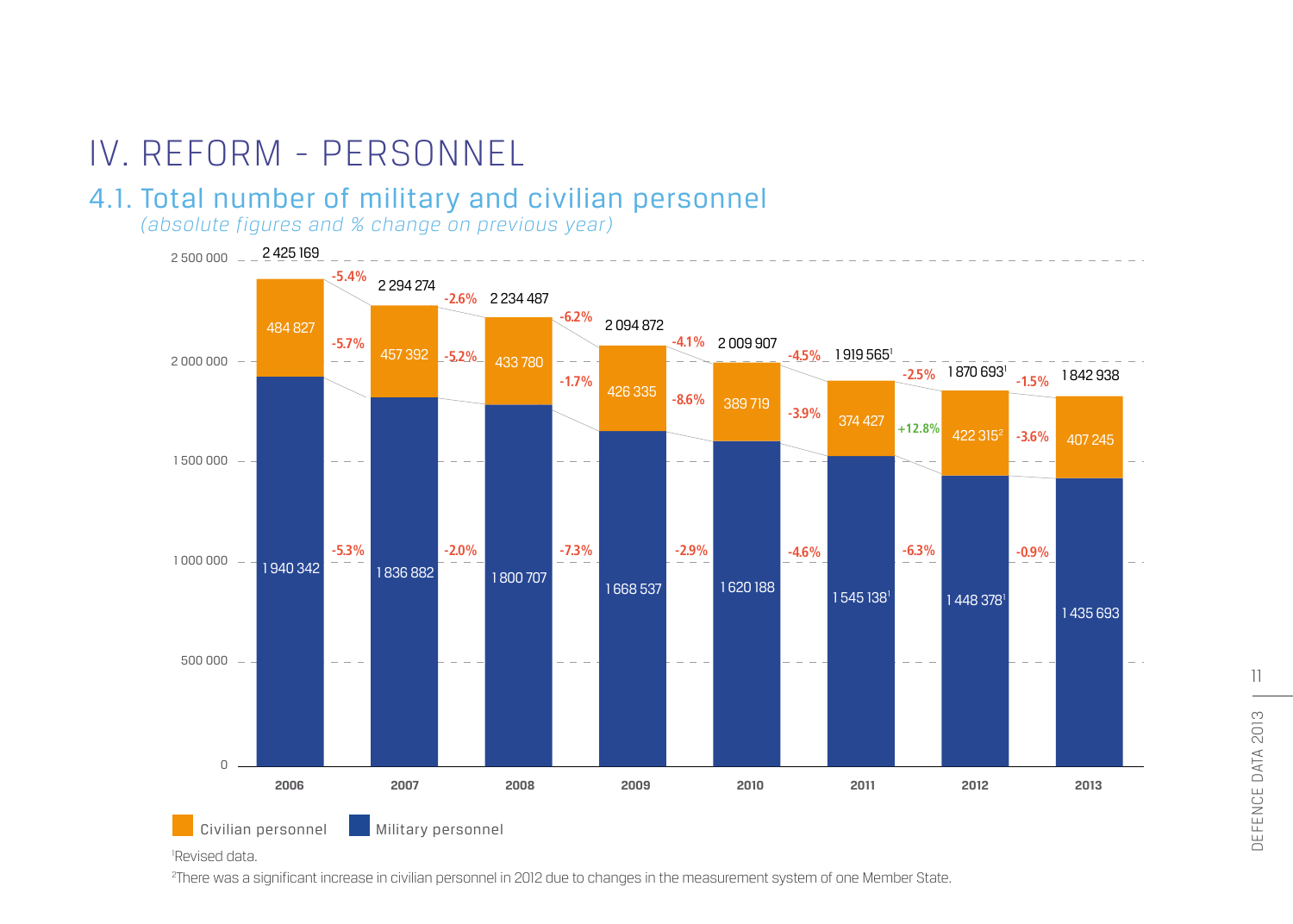

 $3000 - -$ 

## 4.2. Total personnel (military and civilian) and personnel expenditure per person employed in defence *(thousand persons and EUR)*



€ 52 000

Total personnel (military and civilian) Personnel expenditure per person

'Revised data.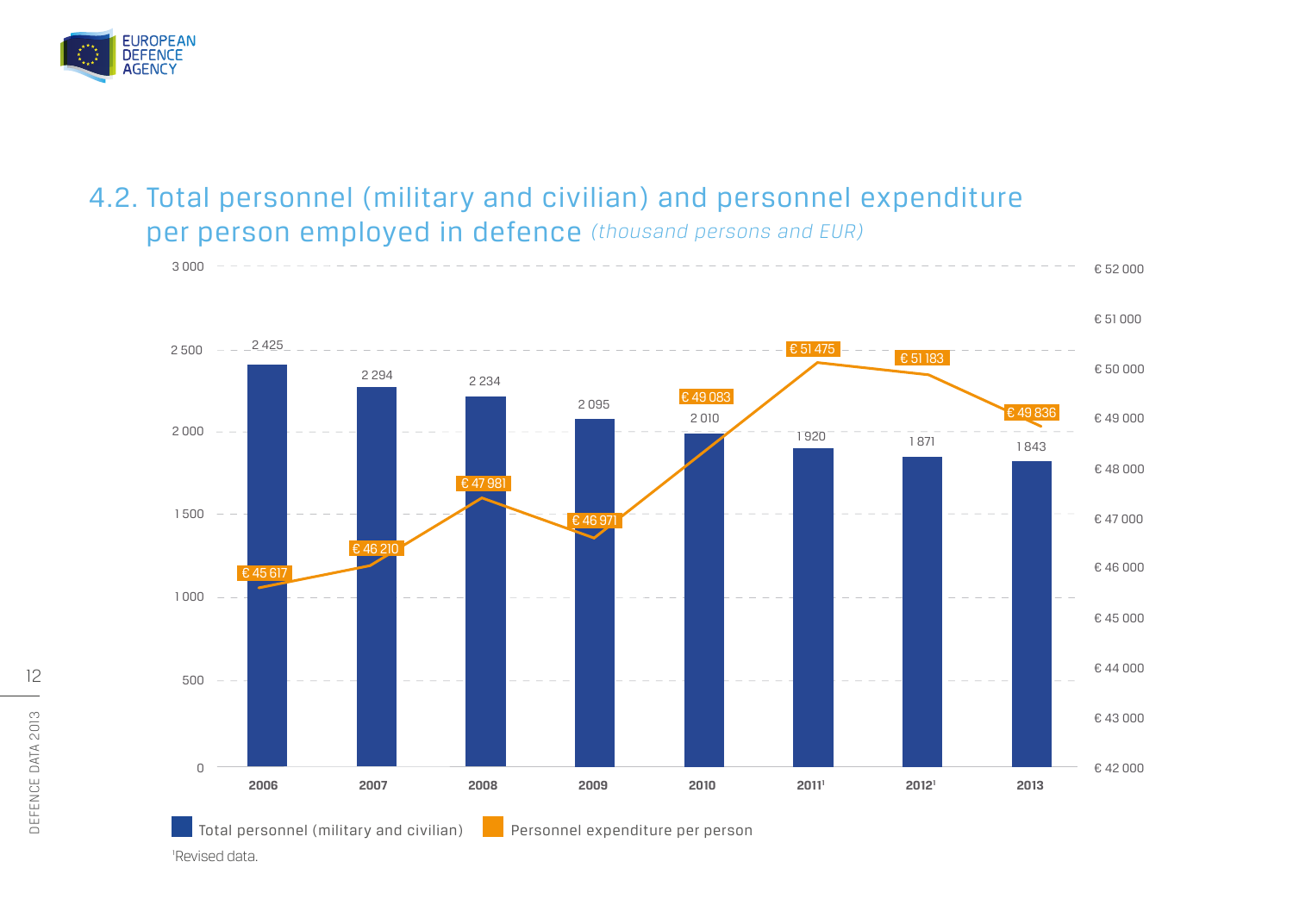#### 4.3. Total military personnel and defence expenditure and investment<sup>1</sup> per military *(thousand persons, EUR, and % change on previous year)*

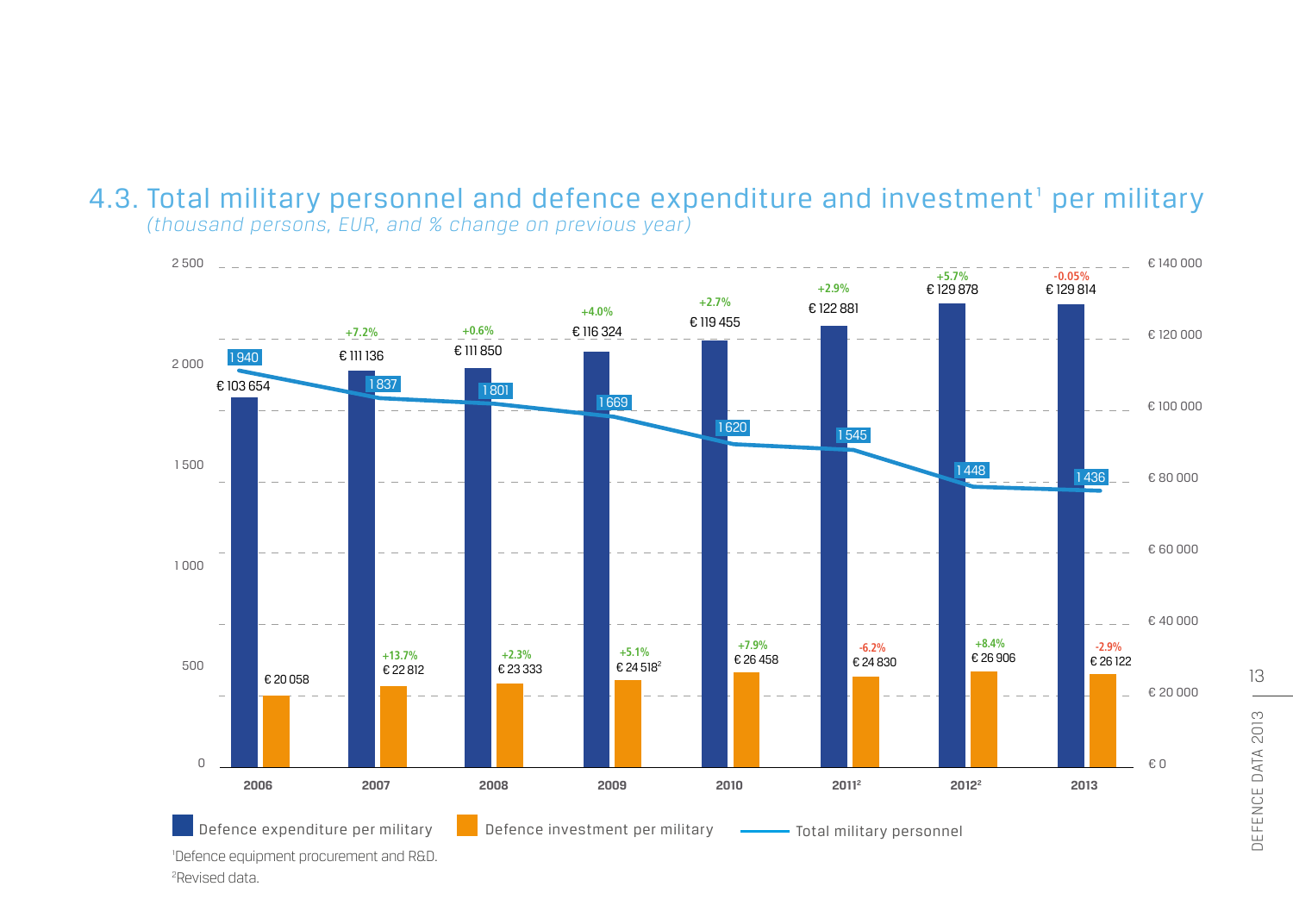

# V. REFORM - DEFENCE EXPENDITURE BREAKDOWN

## 5.1. Defence expenditure breakdown

*(billion EUR and % change on previous year)*

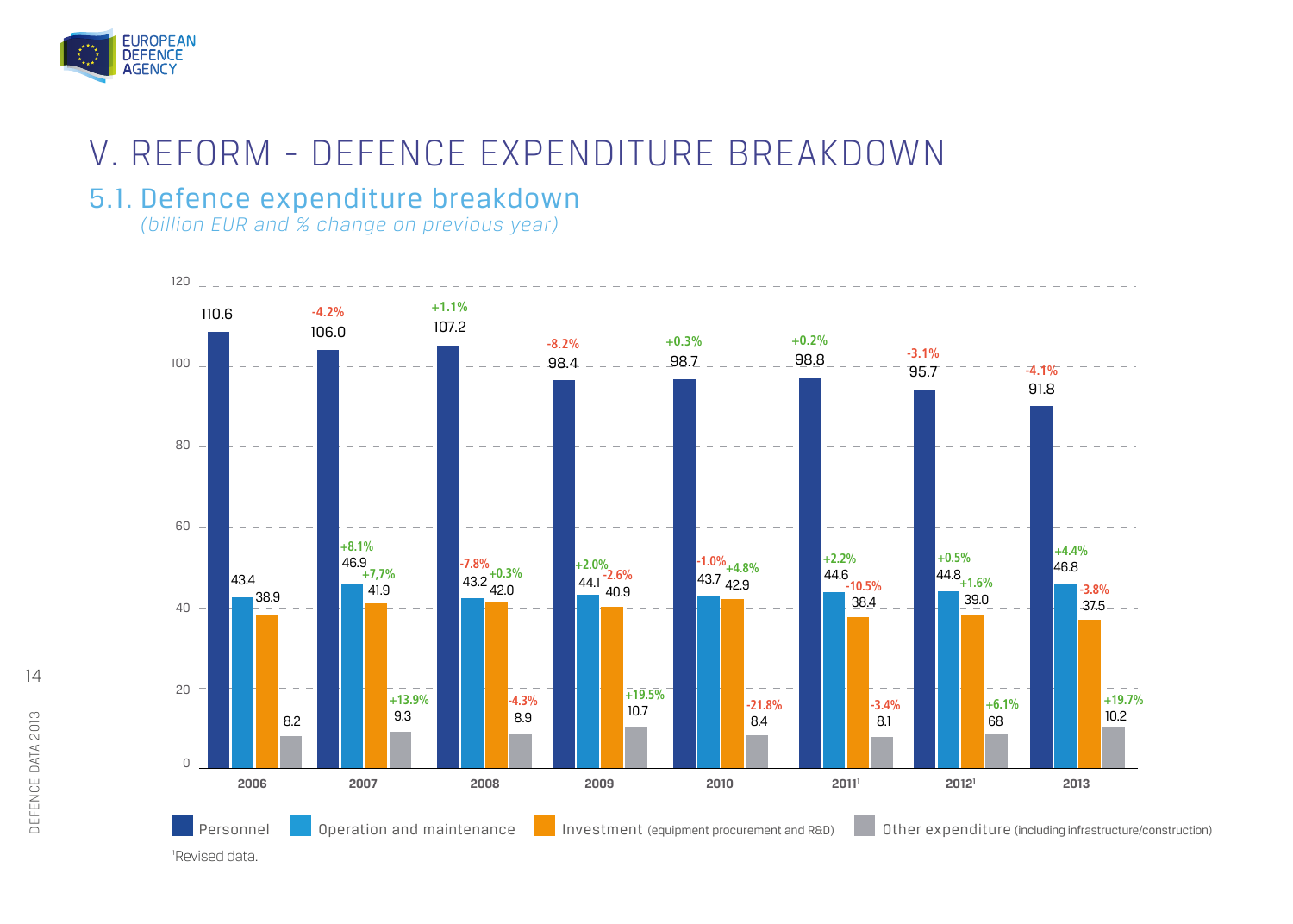## 5.2. Real<sup>1</sup> defence expenditure breakdown

*(billion EUR and % change on previous year)*



In order to measure real gowth and ensure a "real" comparison over years, inflation needs to be taken into account. Thus, data from 2006 to 2012 has been inflated to 2013 economic conditions. Source of deflator: European Commission, DG ECFIN - based on weight of EU-28.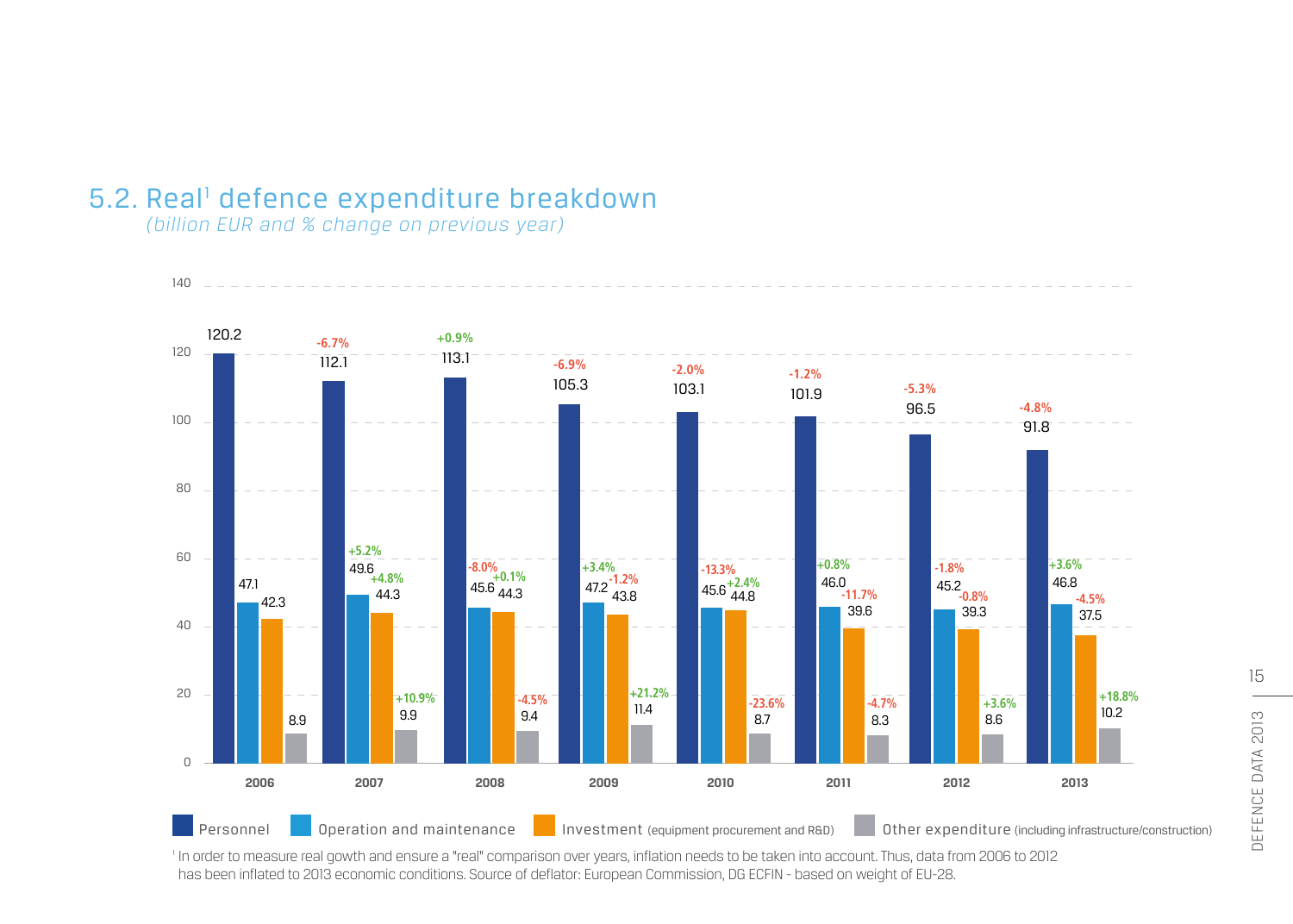

## 5.3. Defence expenditure breakdown

*(billion EUR and %)*



'Revised data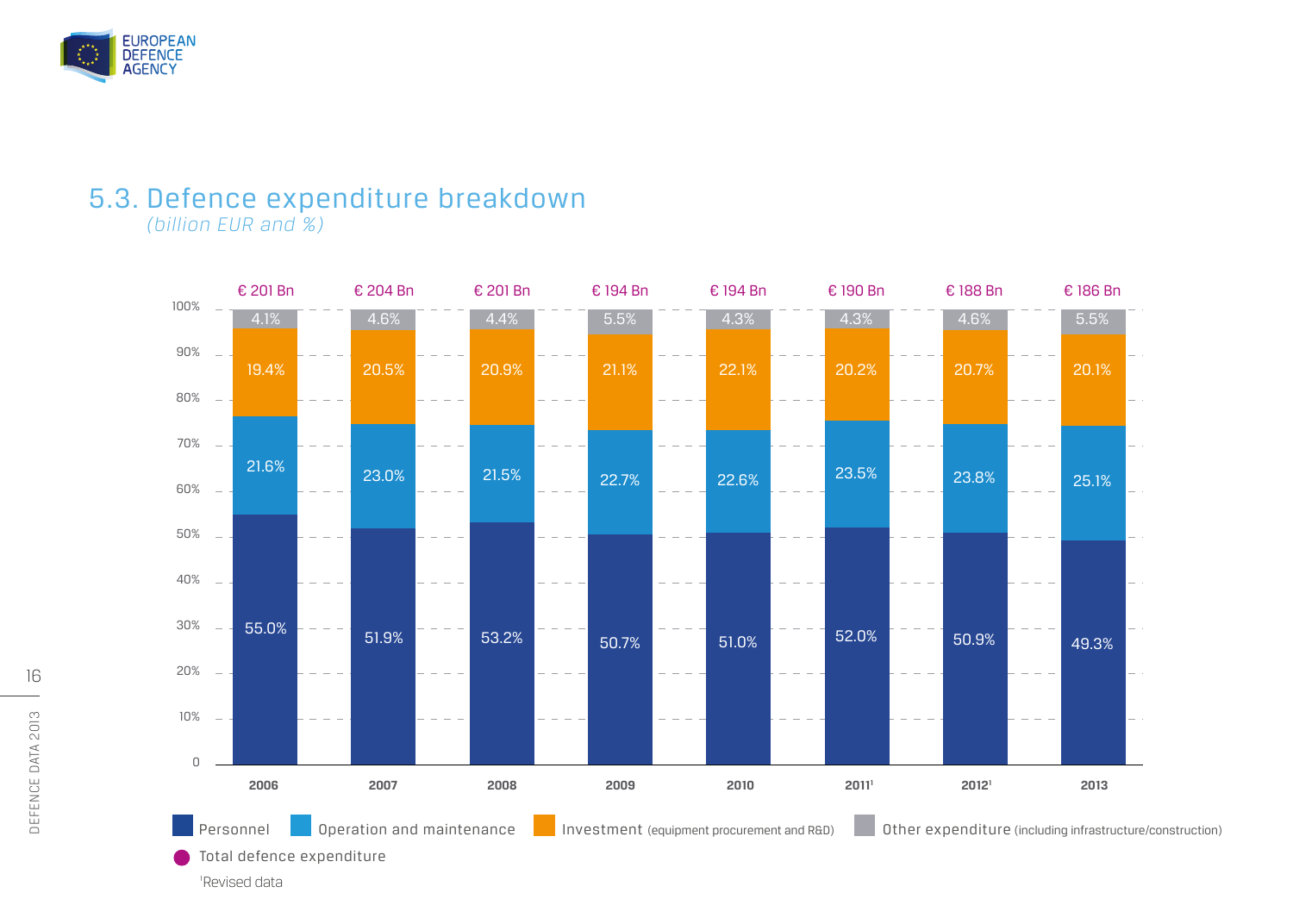#### 5.4. Defence investment breakdown

*(billion EUR and % change on previous year)*



²Revised data.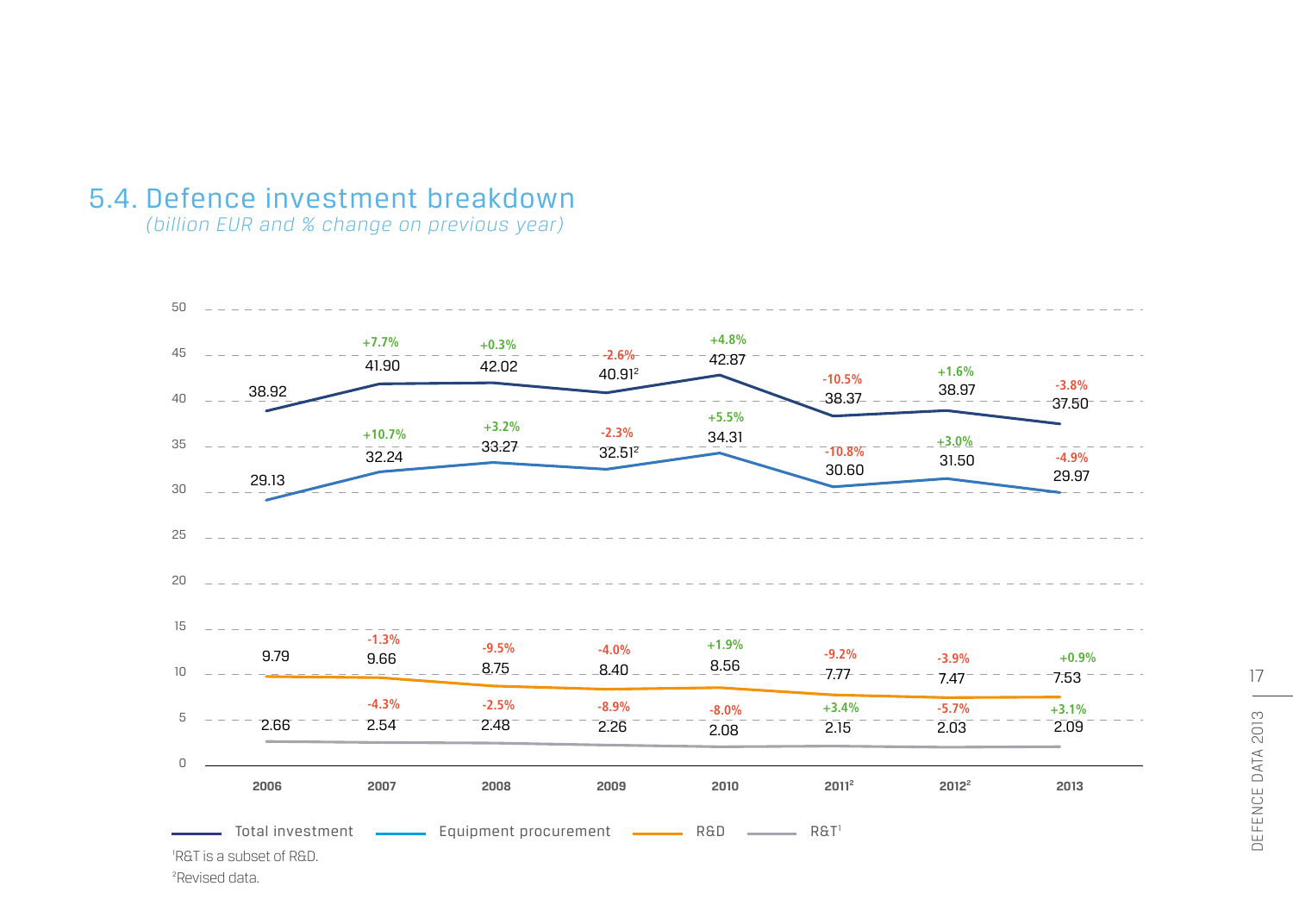

#### 5.5. Defence investment breakdown *(%)*







4.0% (1.08%)

79.3%

20.7%

16.7%

'Revised data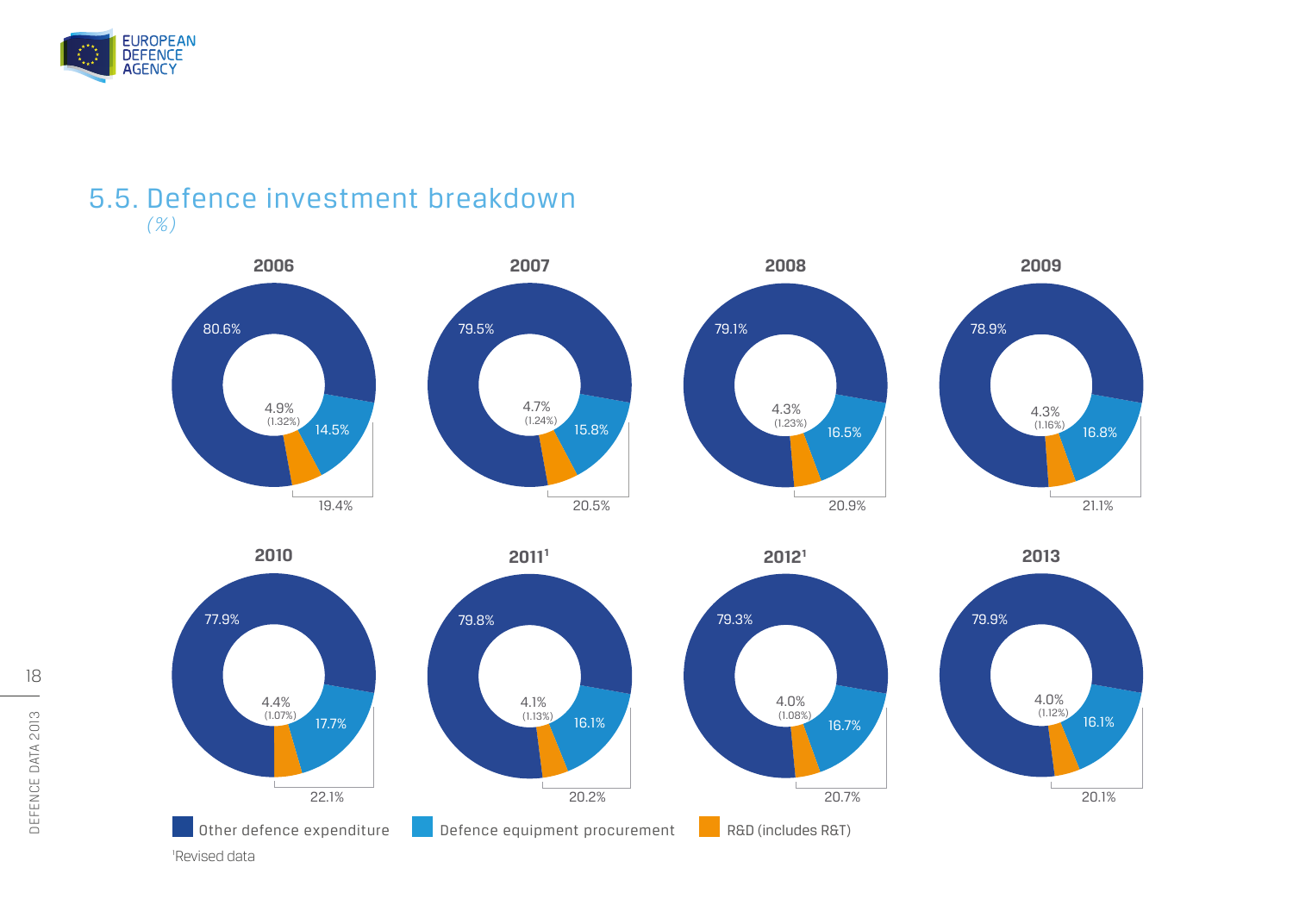# 5.6. Outsourced defence expenditure

*(billion EUR and %)*



<sup>1</sup> Revised data.

19 DEFENCE DATA 2013 DEFENCE DATA 2013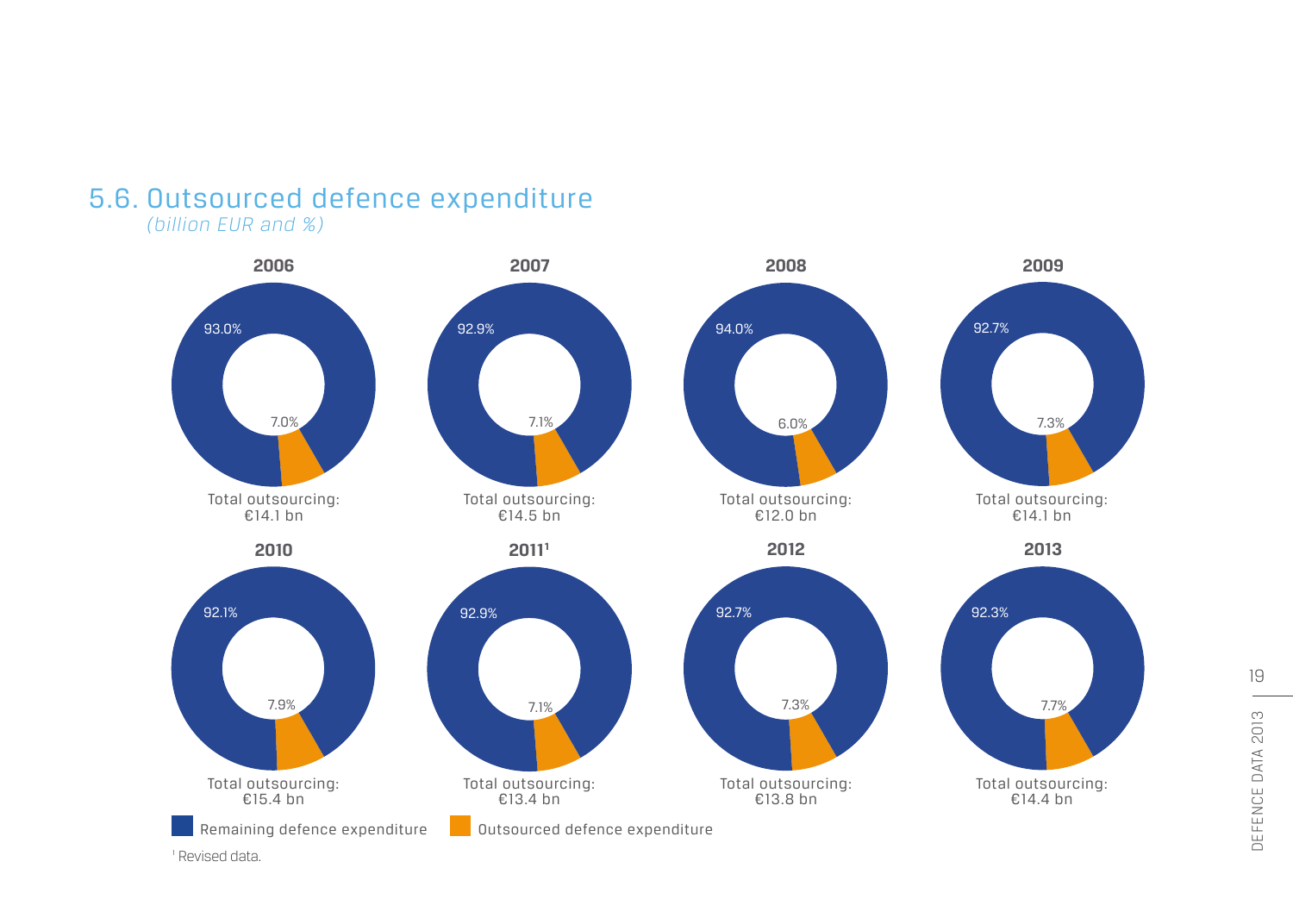

# VI. EUROPEAN COLLABORATION

#### 6.1. National and collaborative defence equipment procurement *(billion EUR)*



National defence equipment procurement

**European collaborative defence equipment procurement** 

Other collaborative defence equipment procurement

<sup>1</sup> Revised data.

<sup>2</sup> 2012 and 2013 figures are partial, as several Member States were not able to provide data.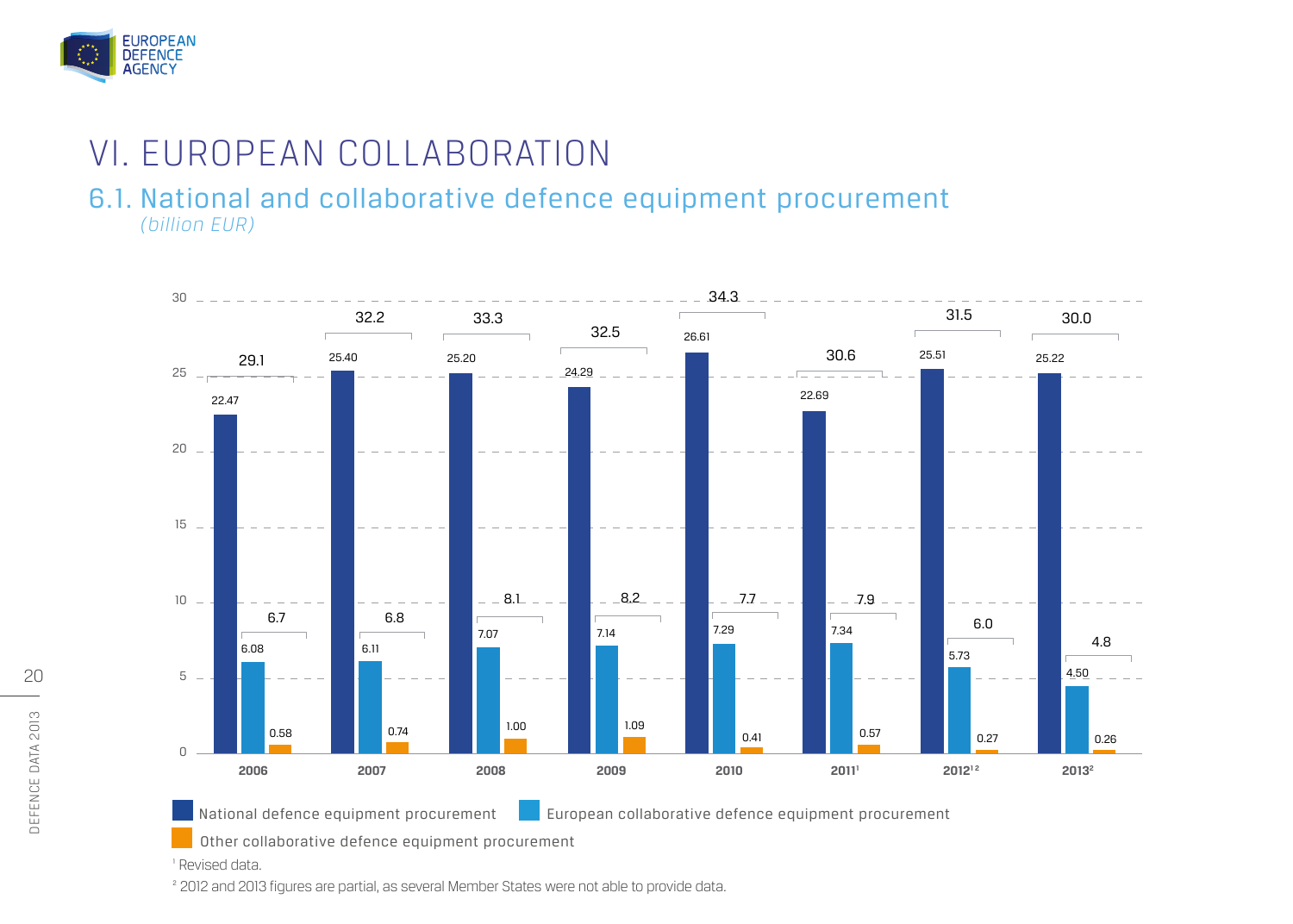

#### 6.2. National and collaborative defence equipment procurement *(%)*

<sup>1</sup> Revised data.

² 2012 and 2013 figures are partial, as several Member States were not able to provide data.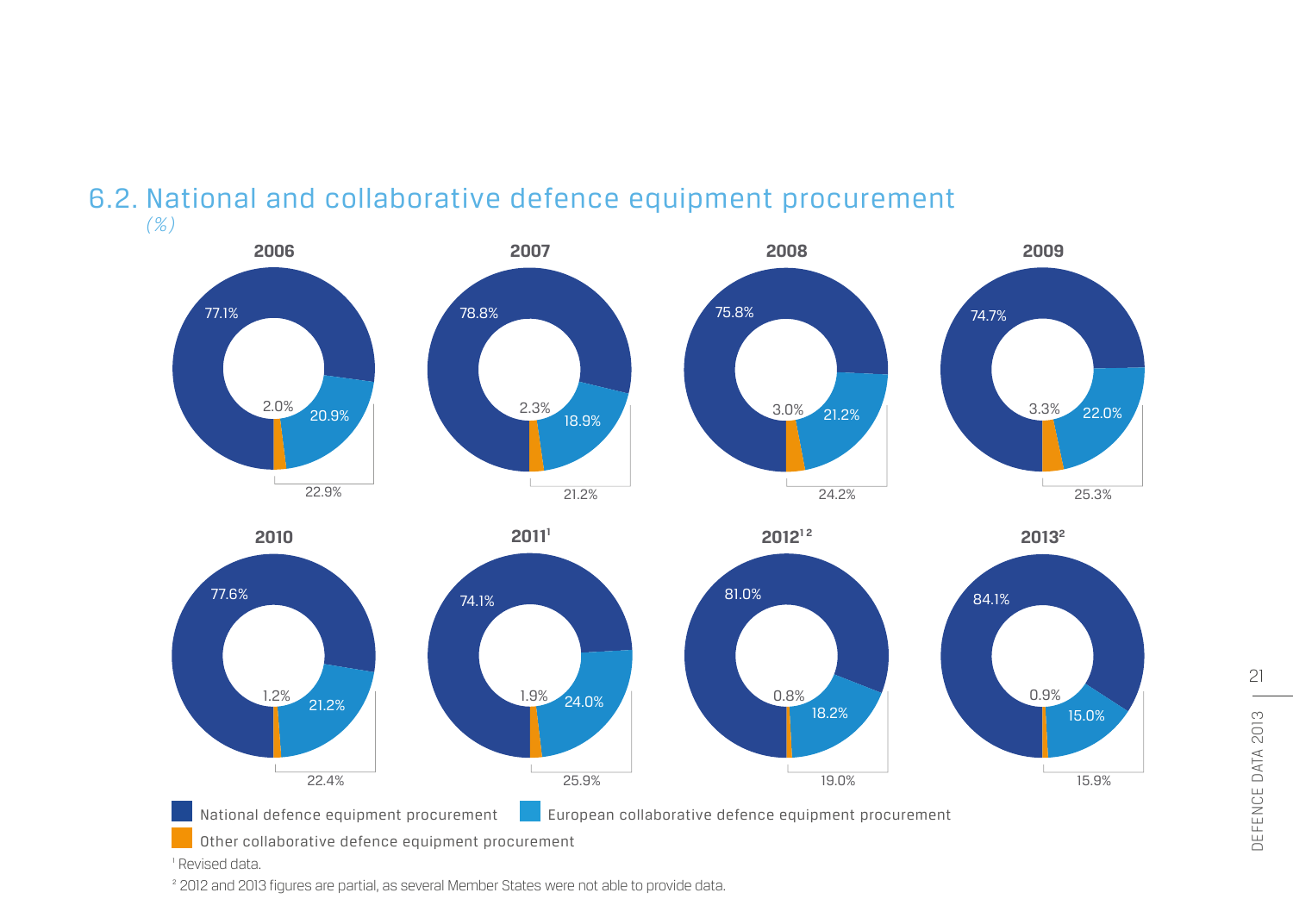

#### 6.3. National and collaborative defence R&T *(billion EUR)*



<sup>2</sup> 2012 and 2013 figures are partial, as several Member States were not able to provide data.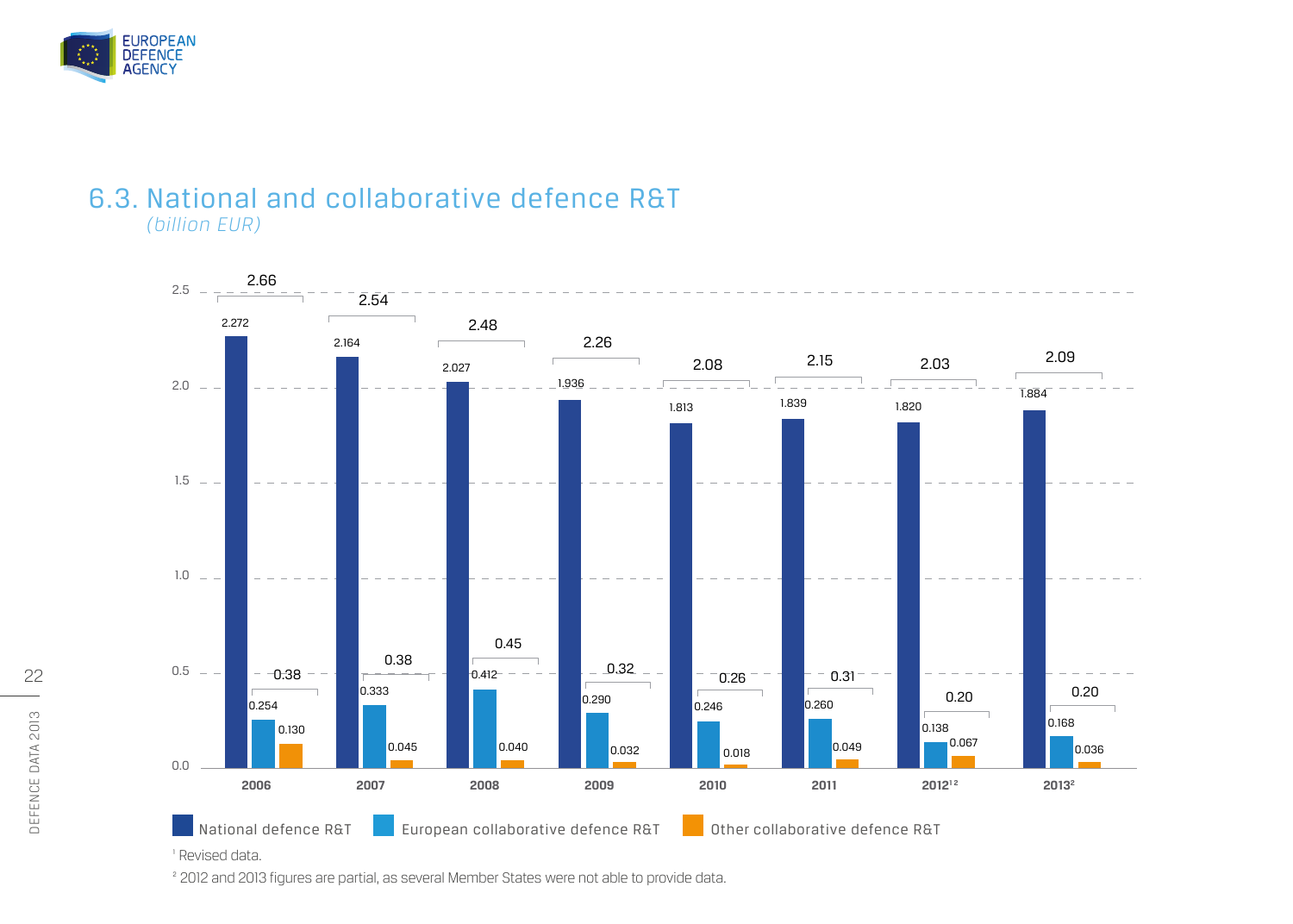



<sup>1</sup> Revised data.

² 2012 and 2013 figures are partial, as several Member States were not able to provide data.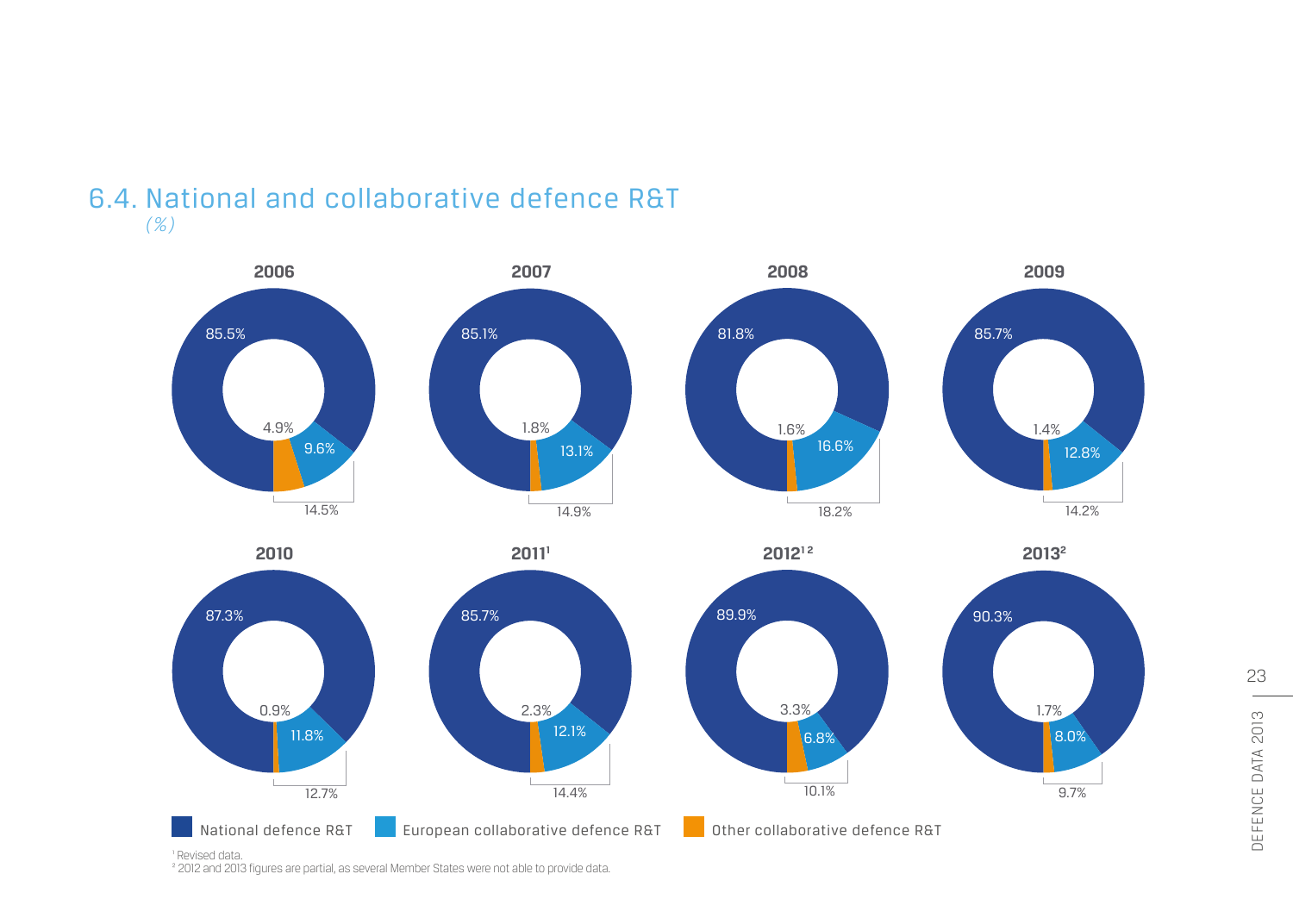

# VII. DEPLOYABILITY

## 7.1.Average number of troops deployed

*(absolute figures and %)*



24 DEFENCE DATA 2013 DEFENCE DATA 2013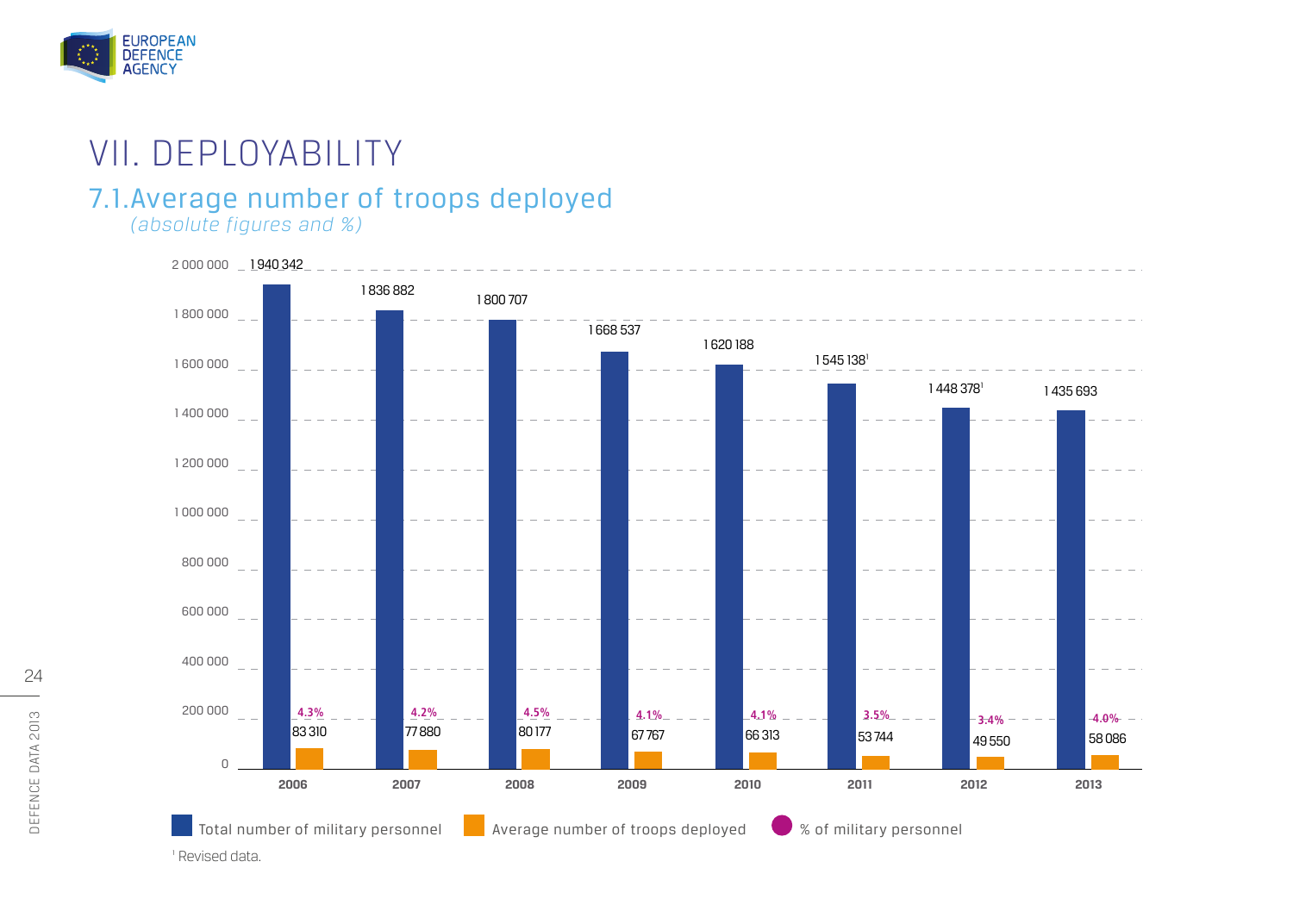## 7.2 Costs of deployed operations

*(absolute figures, EUR, and billion EUR)*



² 2013 figure is an estimate as several Member States were not able to provide accurate data.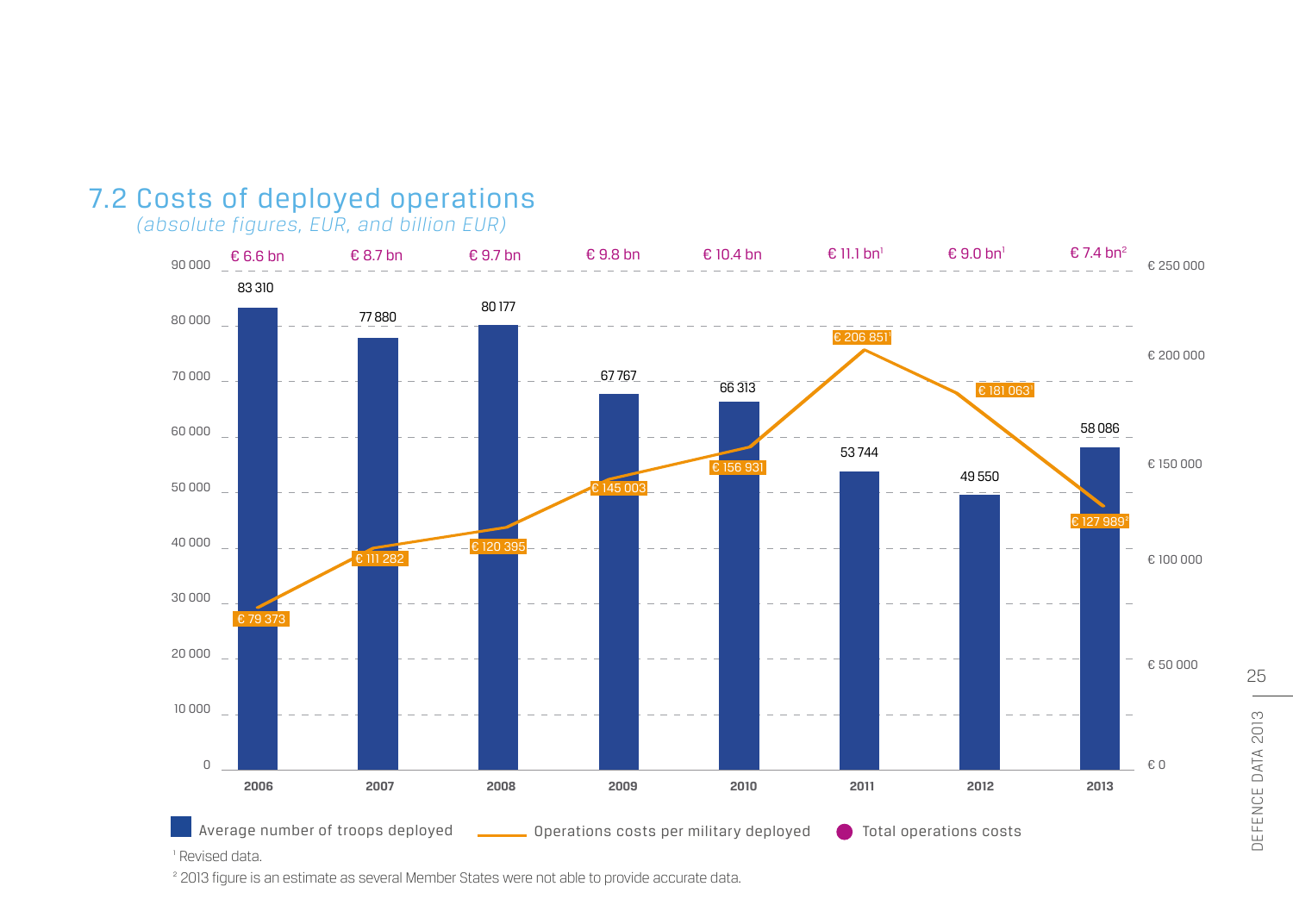

#### 7.3 Total number of deployable and sustainable (land) forces *(absolute figures and %)*



<sup>1</sup> Revised data.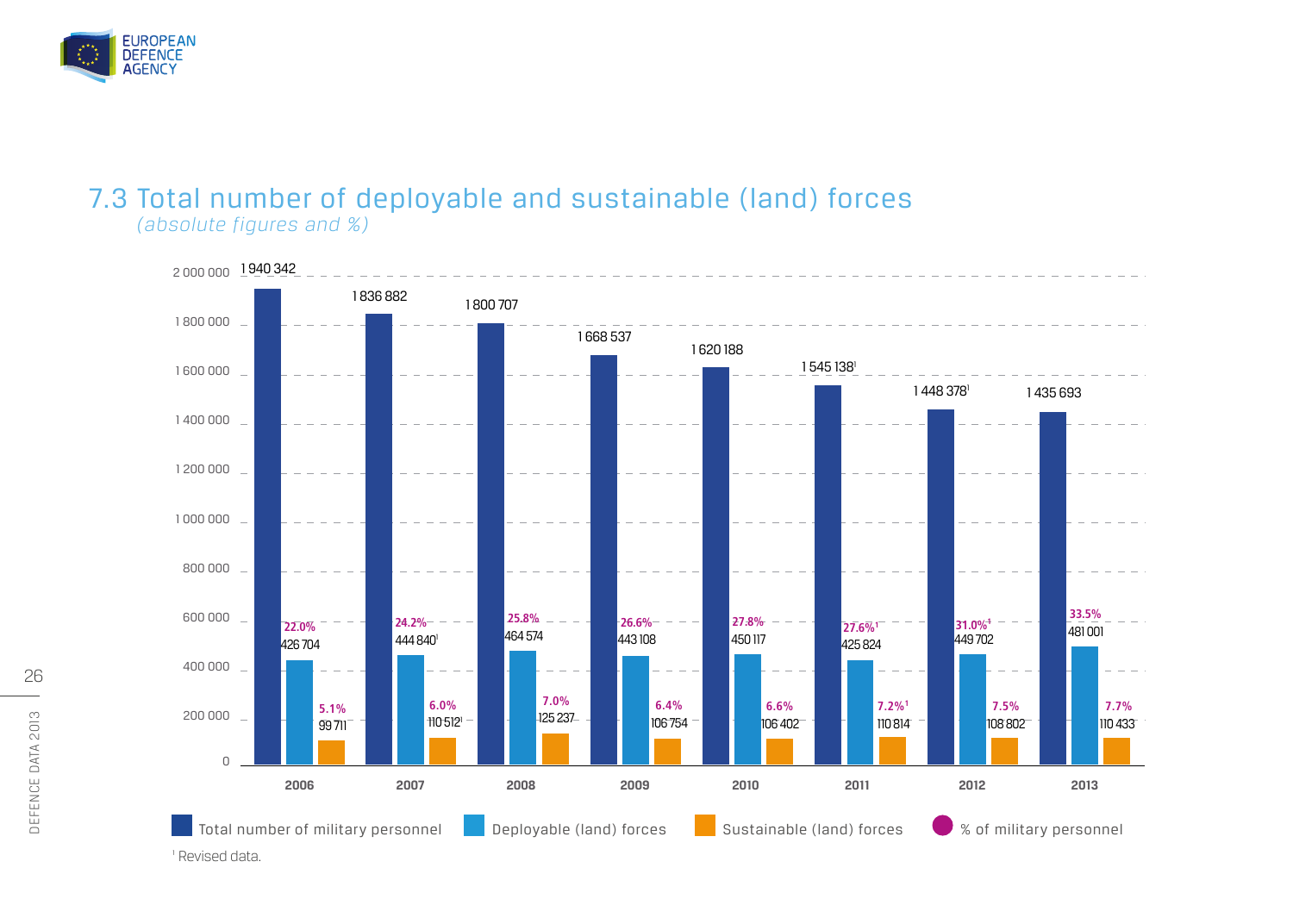# VIII. BENCHMARKS

## 8.1. Benchmark 1 - Defence equipment procurement and R&D as % of total defence expenditure



DEFENCE DATA 2013 DEFENCE DATA 2013

27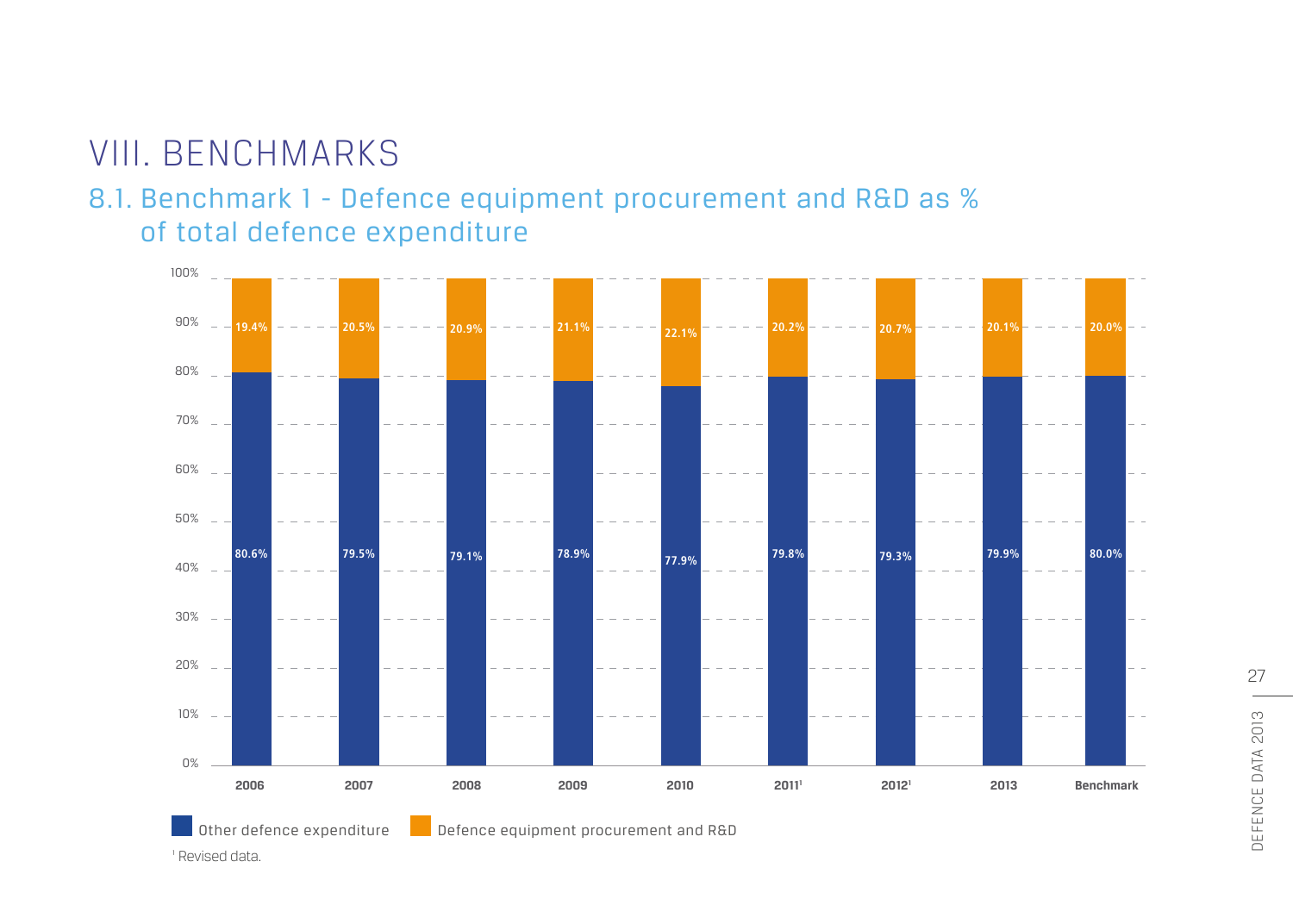

## 8.2. Benchmark 2 - European collaborative defence equipment procurement as % of total defence equipment procurement



<sup>1</sup> Revised data.

² 2012 and 2013 figures are partial, as several Member States were not able to provide data.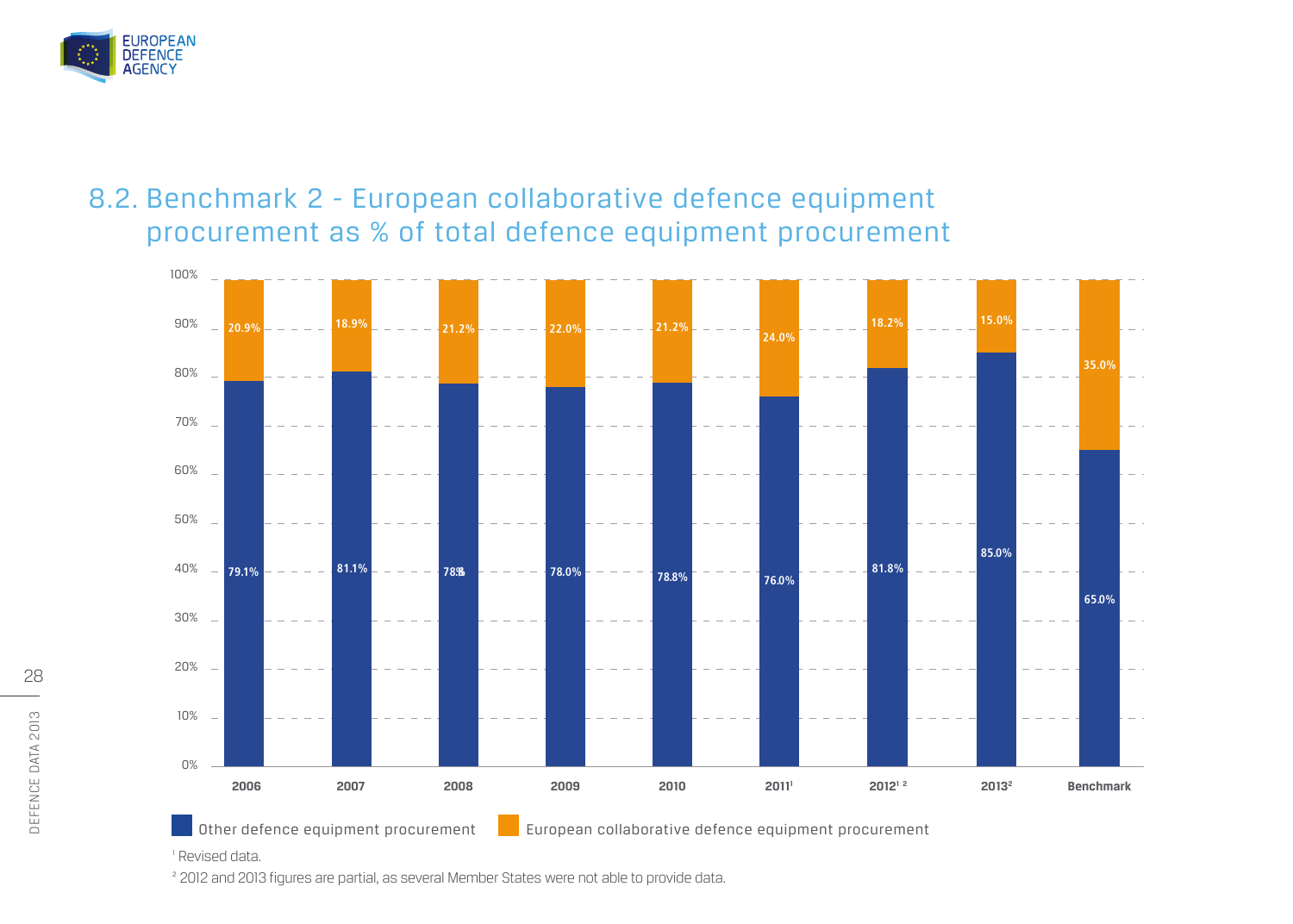

## 8.3. Benchmark 3 - Defence R&T as % of total defence expenditure

<sup>1</sup> Revised data.

29 DEFENCE DATA 2013 DEFENCE DATA 2013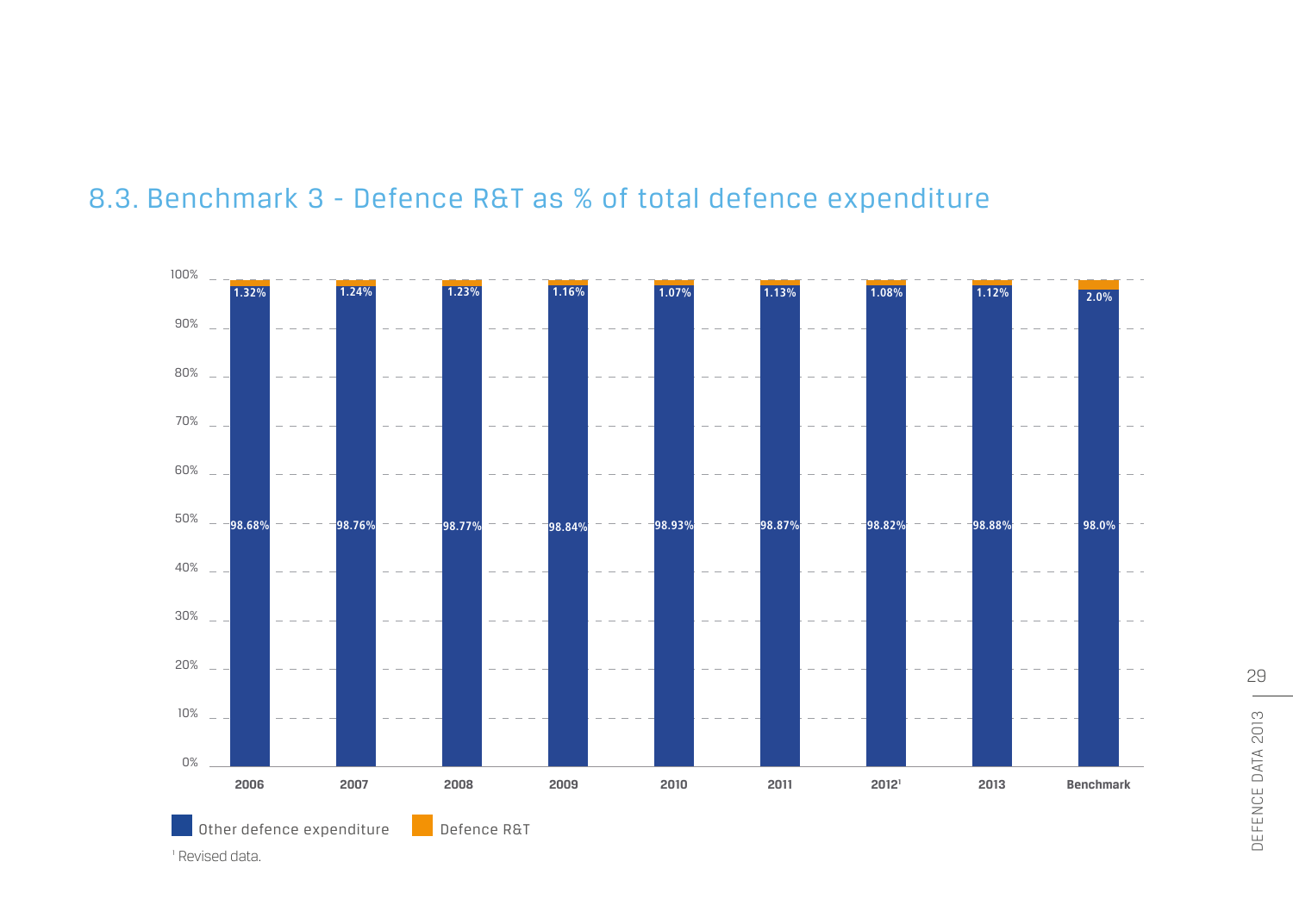

## 8.4. Benchmark 4 - European collaborative defence R&T as % of total defence R&T



<sup>1</sup> Revised data.

² 2012 and 2013 figures are partial, as several Member States were not able to provide data.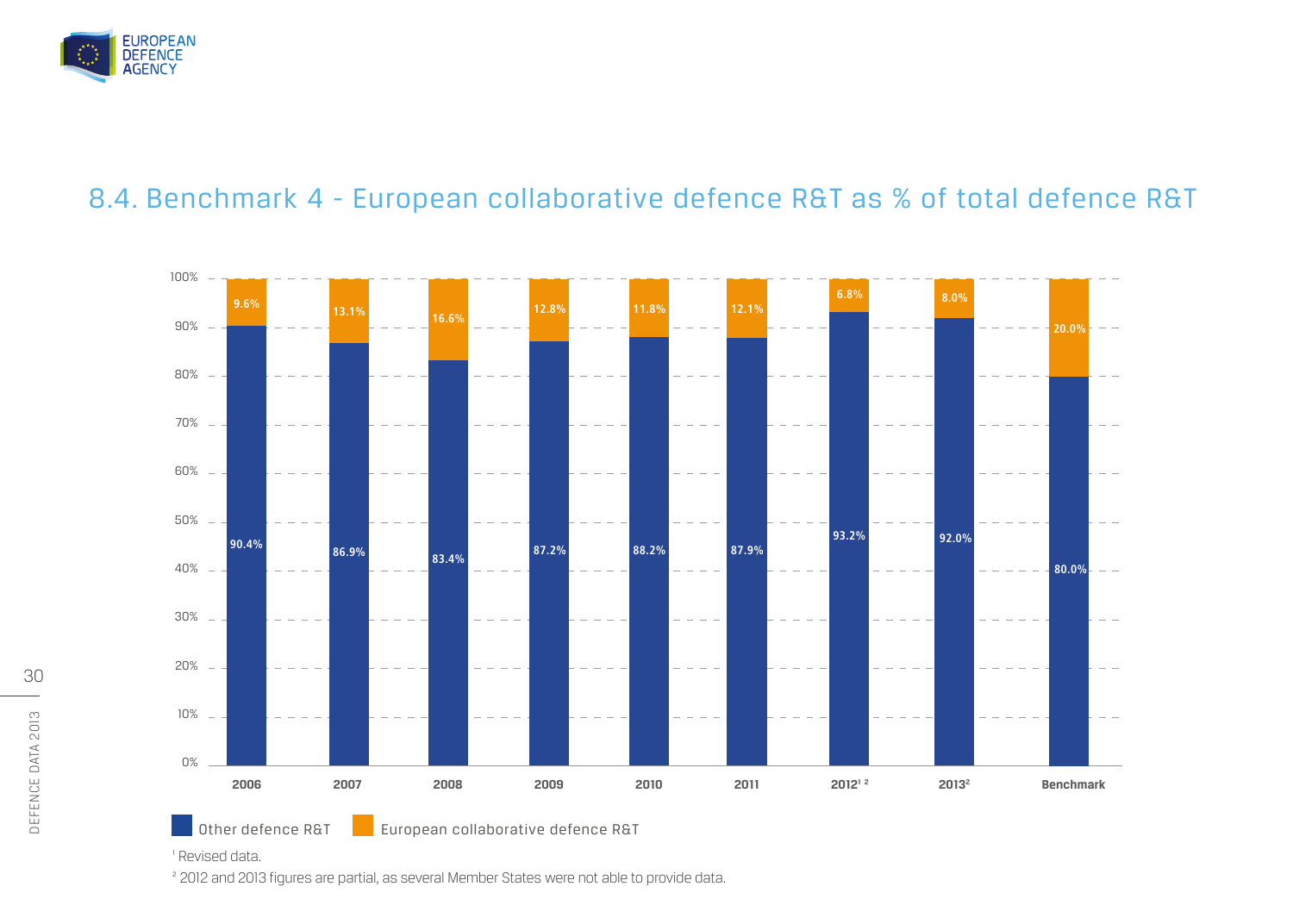# IX. ADDITIONAL NOTES ON THE DATA

EDA receives data from the Ministries of Defence of its 27 Member States. On occasions, the data can be revised, and this may have an impact on the overall aggregated figures. Please check EDA's website regularly for updates: http://eda.europa.eu/info-hub/defence-data-portal

- Data on GDP, general government expenditure and population is Eurostat data, which is occasionally revised, thus may impact some of the data calculated by EDA.
- The data provided in this booklet is at aggregate level, and may differ from other sources due to, *inter alia*, rounding.
- For some spending categories, a margin of error exists, as accounting systems of the MS differ. Nevertheless, the data provided in the booklet represents the best publicly available figures.
- Comparisons are made for 2006 to 2013. Significant changes in the exchange rates with the euro has had a considerable impact on the 2008 data: the lower amount of defence expenditure is partly caused by significant drops of some of the MS currencies exchange rates to the euro.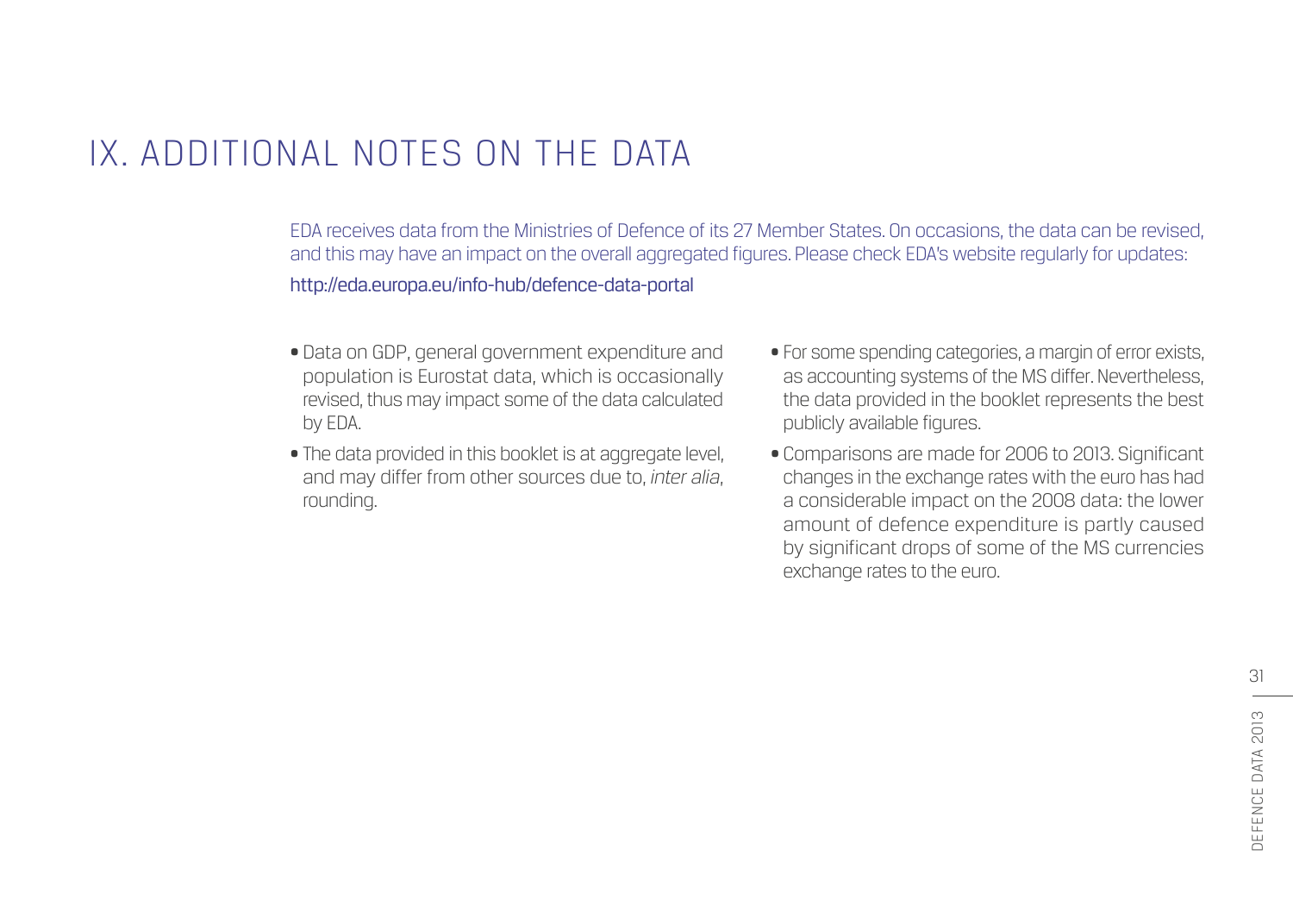

## X. DEFINITIONS

Data collection is based on the list of indicators and their definitions approved by the Agency's Ministerial Steering Board. The definitions provided below have been shortened and edited for the purpose of this publication.

Macroeconomic data: GDP, general government expenditure and population are based on the Eurostat data.

Total defence expenditure is defined as total Ministry of Defence (MoD) expenditure plus other defencerelated expenditure allocated by other governmental institutions (other Ministries' special budgetary lines).

Civilian personnel: the authorised strength of all civilian personnel on 31 December of each year employed by all military establishments and the armed forces.

**Military personnel:** the authorised strengths of all active military personnel on 31 December of each year.

Personnel expenditure: all personnel-related expenditure for military and civilian personnel, including from non-MoD sources.

Defence equipment procurement expenditure: expenditure for all major equipment categories.

Research and development (R&D): expenditure for any R&D programmes up to the point where expenditure for production of equipment starts to be incurred.

Research and technology (R&T): expenditure for basic research, applied research and technology demonstration for defence purposes. It is a subset of R&D.

Investment: defence equipment procurement and R&D (including R&T) expenditure.

Operation and maintenance (O&M) expenditure: covers O&M (spare parts and supplies) of major equipment, other equipment and supplies, and costs related to maintaining utilities and infrastructure.

**Other expenditure:** all other expenditure that cannot be attributed to any of the above expenditure categories.

**Outsourced expenditure:** defence expenditure for which services have been contracted at central level with service suppliers from outside the MoD and/or Armed Forces.

European collaboration (a subset of collaboration): agreement between at least two EU Member States' Ministries of Defence for project or programme contracts. Possible non-EU partners' share in such contracts is lower than 50%.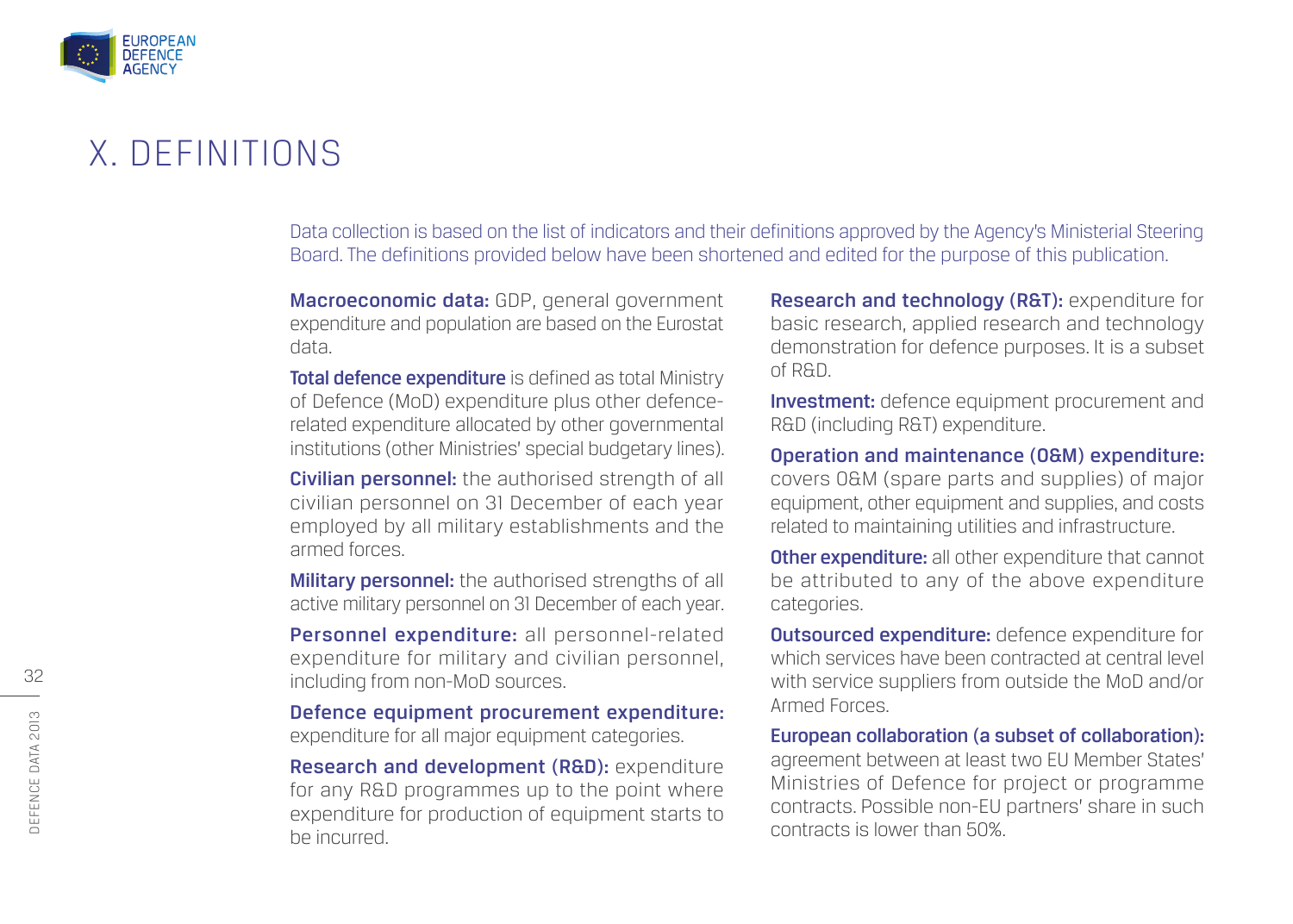Other collaborative expenditure: all collaborative expenditure that does not fall under the European collaboration definition.

Average number of troops deployed: average number of troops (all Armed Forces) deployed throughout the year for crisis management operations.

Deployable (land) forces: number of (land) forces troops structured, prepared, and equipped for deployed operations.

Sustainable (land) forces: number of (land) forces troops undertaking or planned for sustained operations (mid- to long-term). It is a subset of deployable (land) forces.

Operations costs: all national expenditure to cover incremental (extra) costs linked to deployed operations outside the EU Member States' territory.